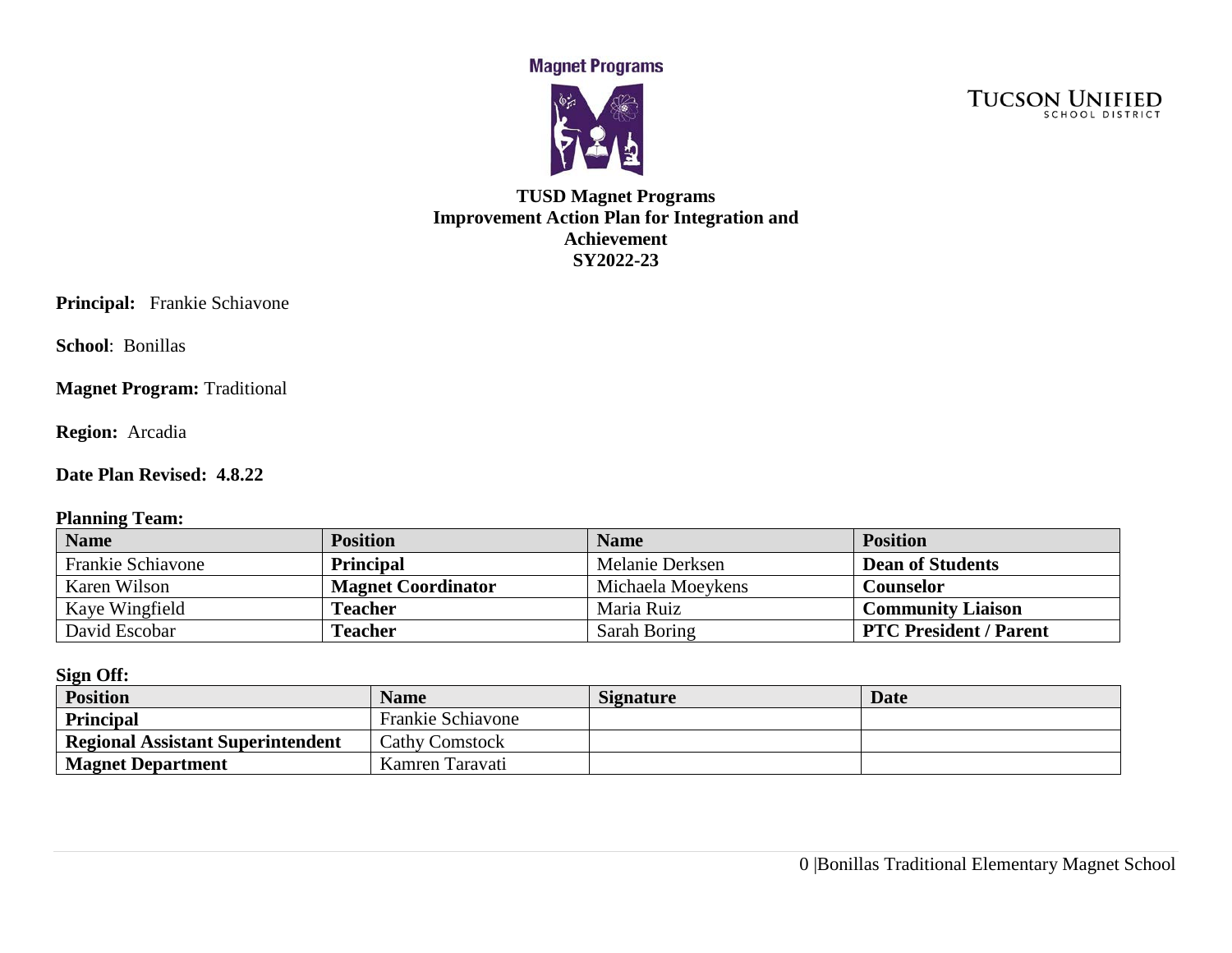#### I. **Magnet School Profile (page 2)**

- A. Mission
- B. School Summary
- C. Vision
- D. Core Values
- E. School Profile
- F. Achievement Data

### II. **Goals for Magnet School Effectiveness (page7)**

- A. Integration
- B. Achievement
- C. Academic Achievement for African American and Latino Students

# III. **Integration (page 9)**

- A. Gaps in Integration
- B. SMART Goal for Integration
- C. Goal Attainment
	- 1. Strategies to Achieve SMART Goal
	- 2. Action Steps to Implement Strategies

### IV. **Overall Student Achievement (page 15)**

- A. Gaps in Student Achievement
- B. SMART Goals for Overall Student Achievement
- C. Goal Attainment
	- 1. Strategies to Achieve SMART Goals
	- 2. Action Steps to Implement Strategies

# V. **Academic Performance for African American and Latino Students (page 24)**

- A. Gaps in USP subgroups performance (African American and Latino)
- B. SMART Goals for Reducing Achievement Gaps
- C. Goal Attainment
	- 1. Strategies to Achieve SMART Goals
	- 2. Action Steps to Implement Strategies

# VI. **Magnet School Budget (page 31)**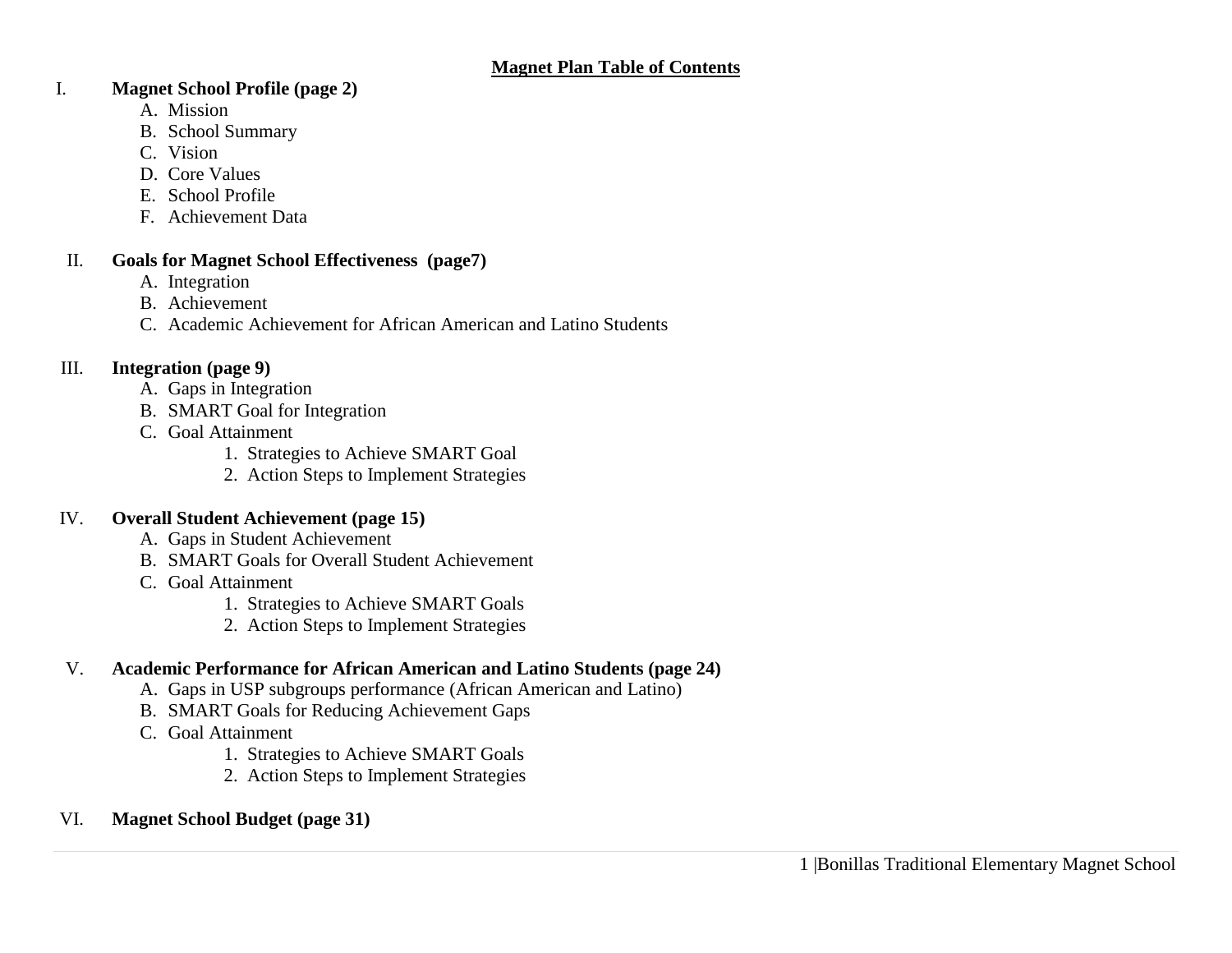### **I. Magnet School Profile**

#### **A. Mission**

All scholars who enter Bonillas will advance foundational levels by applying the essential skills through traditional strategies to strengthen the foundation for success for higher education.

### **B. School Summary**

Ignacio Bonillas Traditional Magnet Elementary School is currently an integrated school that earned the Arizona State letter grade of B. Bonillas embraces a theme of rigorous traditional academics supported by the pillars of Character Counts. A sequentially structured academic program is devoted to helping all students consistently achieve the highest possible competence not only in solid basic skills but also in real-world problem solving. At Bonillas, strong character is developed and demonstrated through mutual respect, personal responsibility and caring, growth in both community and global citizenship, and the skills required for teamwork, cooperation, and social competence. The theme of rigorous traditional academics with an emphasis on character is obvious even with the most cursory stroll through the Bonillas Magnet hallways.

### **C. Vision**

A Traditional School Dedicated to Academic Excellence and Character Development

### **D. Core Values**

- Learning
- Exploring
- Achieving
- Discovering Diversity
- Serving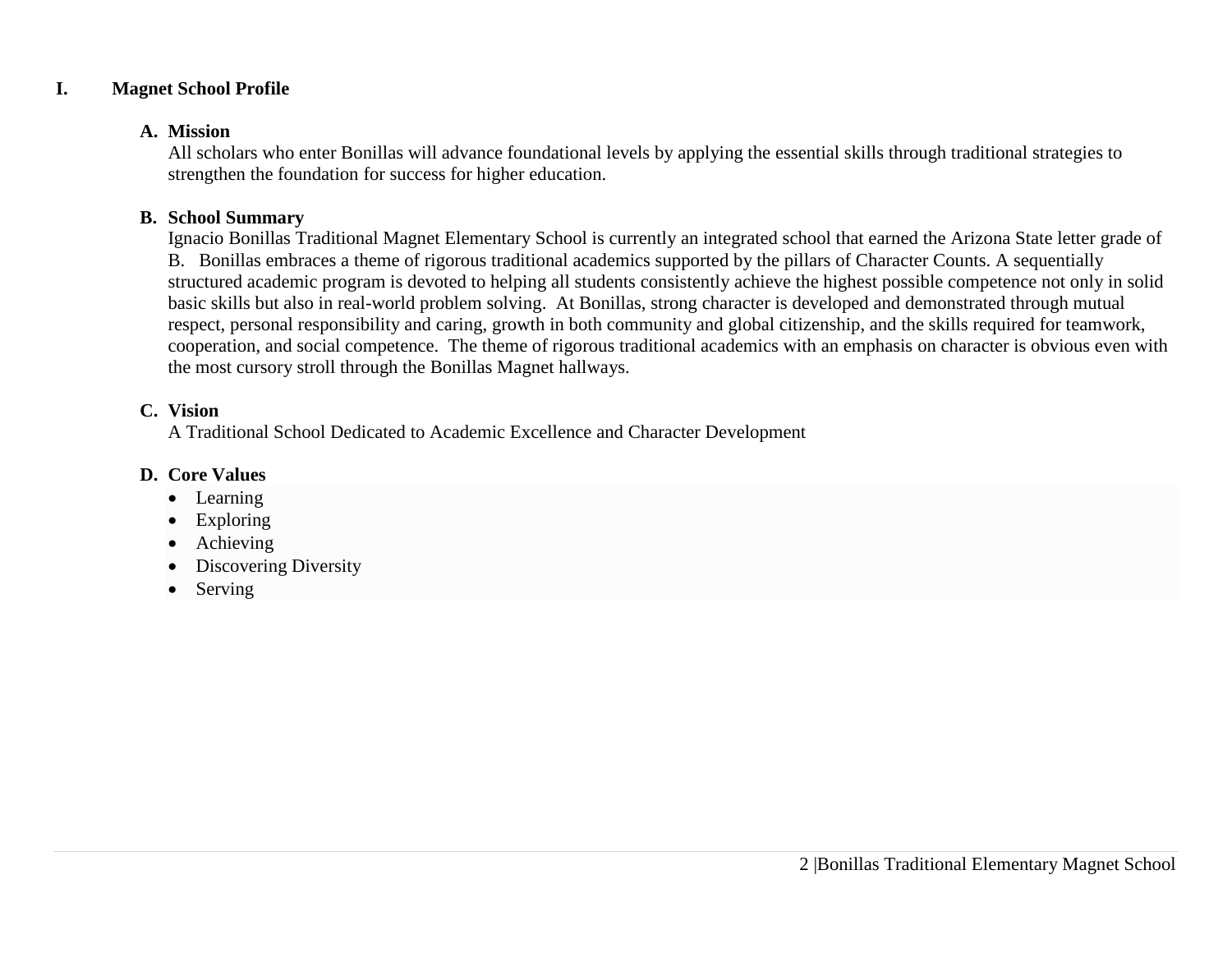### **E. School Profile**

| 2018-19 Letter Grade | 2020-21 Integration Status | <b>Magnet Theme</b> |
|----------------------|----------------------------|---------------------|
|                      | Integrated                 | `raditional         |

| <b>Student Profile</b>    |                       |                            |                                        |                          |                                                      |  |
|---------------------------|-----------------------|----------------------------|----------------------------------------|--------------------------|------------------------------------------------------|--|
| <b>Mobility</b><br>(Rate) | Absenteeism<br>(Rate) | <b>Promotion</b><br>(Rate) | <b>F&amp;RL</b><br>(% of FRL Students) | EL<br>(% of EL Students) | Ex Ed<br>$\frac{6}{6}$ of Ex Ed<br><b>Students</b> ) |  |
| 26.82%                    |                       |                            | 50%                                    | 16.9%                    | 1.7%                                                 |  |

| <b>School Integration Profile (USP Ethnicity)</b>  |                        |       |    |                                                 |     |                 |             |                    |         |                           |    |                     |           |
|----------------------------------------------------|------------------------|-------|----|-------------------------------------------------|-----|-----------------|-------------|--------------------|---------|---------------------------|----|---------------------|-----------|
| $2021 - 22$<br>$40th$ Day                          |                        | White |    | African American                                |     | Hispanic/Latino |             | Native<br>American |         | Asian/Pacific<br>Islander |    | <b>Multi Racial</b> | Total     |
|                                                    | N                      | $\%$  | N  | $\%$                                            | N   | %               | $\mathbf N$ | $\%$               | N       | $\%$                      | N  | $\%$                | N         |
| Enrollment                                         | 57                     | 15%   | 38 | 10%                                             | 245 | 66%             | 10          | 3%                 | 6       | 2%                        | 13 | 4%                  | 369       |
| Non-neighborhood<br>%                              |                        |       |    |                                                 |     |                 |             |                    |         |                           |    |                     | <b>NA</b> |
|                                                    |                        |       |    | USP Integration Range $+/-15\%$ District ES Avg |     |                 |             |                    |         |                           |    |                     |           |
|                                                    | $6 - 36%$<br>$0 - 25%$ |       |    | 44-70%                                          |     | $0-19%$         |             | $0-17%$            | $0-19%$ |                           |    |                     |           |
| Future Integration Range $+/-25\%$ District ES Avg |                        |       |    |                                                 |     |                 |             |                    |         |                           |    |                     |           |
|                                                    | $0-45%$                |       |    | $0 - 35\%$                                      |     | 35-70%          |             | $0-29%$            |         | $0 - 27%$                 |    | $0-29%$             |           |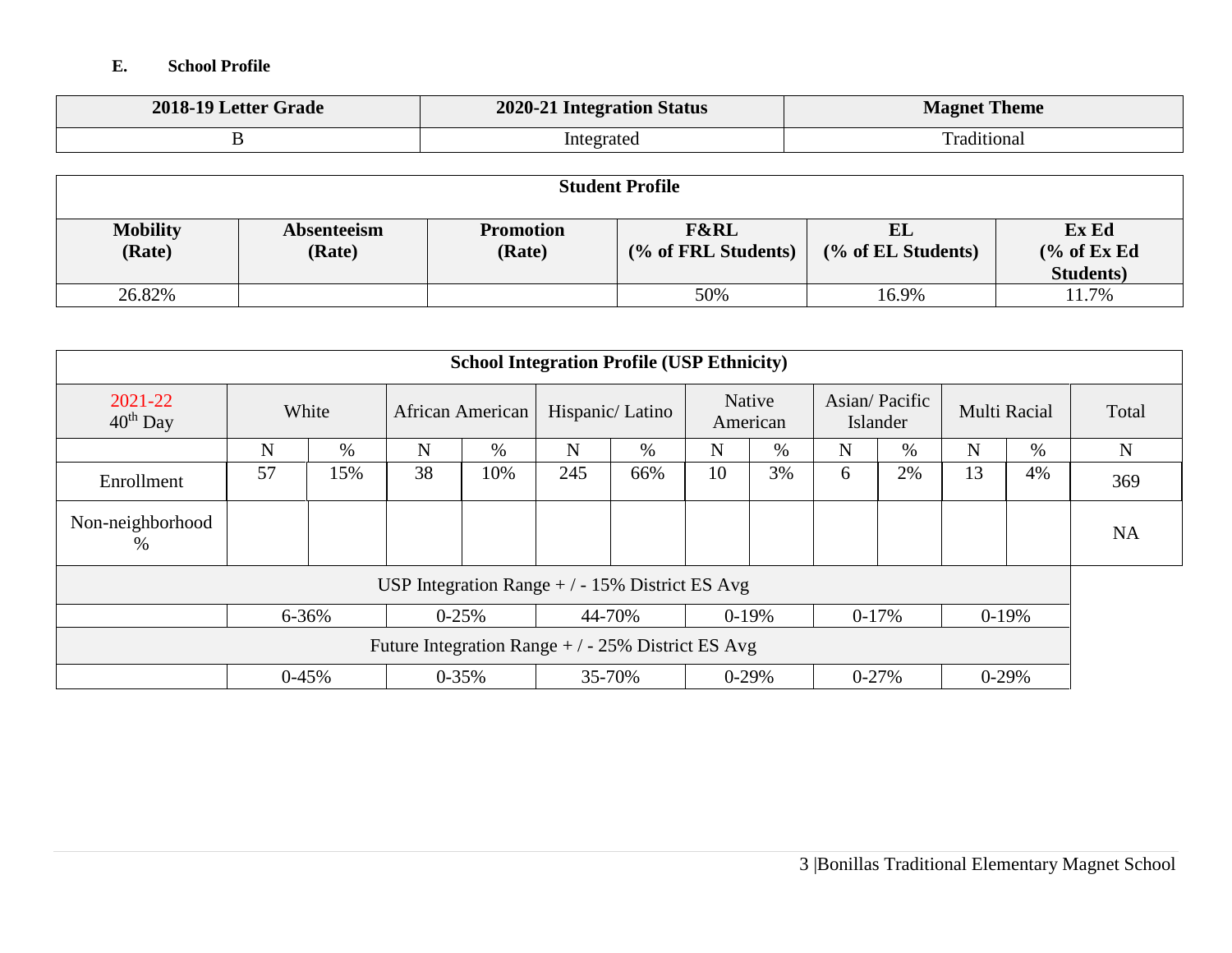# **F. Achievement Data**

| 3 Years of ELA Percent Proficiency by Grade |               |                                              |               |               |               |               |               |               |               |
|---------------------------------------------|---------------|----------------------------------------------|---------------|---------------|---------------|---------------|---------------|---------------|---------------|
| <b>ELA</b>                                  | 2017<br>Gr. 3 | 2017 Gr.<br>$\overline{4}$                   | 2017<br>Gr. 5 | 2018 Gr.<br>3 | 2018 Gr.<br>4 | 2018<br>Gr. 5 | 2019 Gr.<br>3 | 2019<br>Gr. 4 | 2019<br>Gr. 5 |
| <b>State ES Avg</b>                         | 47%           | 47%                                          | 47%           | 53%           | 47%           | 47%           | 51%           | 48%           | 46%           |
| District ES Avg                             | 39%           | 36%                                          | 38%           | 43%           | 36%           | 37%           | 42%           | 36%           | 36%           |
| <b>Bonillas ES Avg</b>                      | 38%           | 36%                                          | 40%           | 36%           | 42%           | 54%           | 45%           | 28%           | 30%           |
|                                             |               | 3 Years of Math Percent Proficiency by Grade |               |               |               |               |               |               |               |
| Math                                        | 2017<br>Gr. 3 | 2017 Gr.<br>4                                | 2017<br>Gr. 5 | 2018 Gr.<br>3 | 2018 Gr.<br>4 | 2018<br>Gr. 5 | 2019 Gr.<br>3 | 2019<br>Gr. 4 | 2019<br>Gr. 5 |
| State ES Avg                                | 43%           | 48%                                          | 44%           | 44%           | 47%           | 48%           | 46%           | 51%           | 52%           |
| District ES Avg                             | 34%           | 37%                                          | 32%           | 35%           | 38%           | 37%           | 38%           | 40%           | 43%           |
| <b>Bonillas ES Avg</b>                      | 38%           | 27%                                          | 26%           | 40%           | 28%           | 29%           | 45%           | 29%           | 52%           |

 $*2017 - 2018 = AZMerit$  2019 = AZM2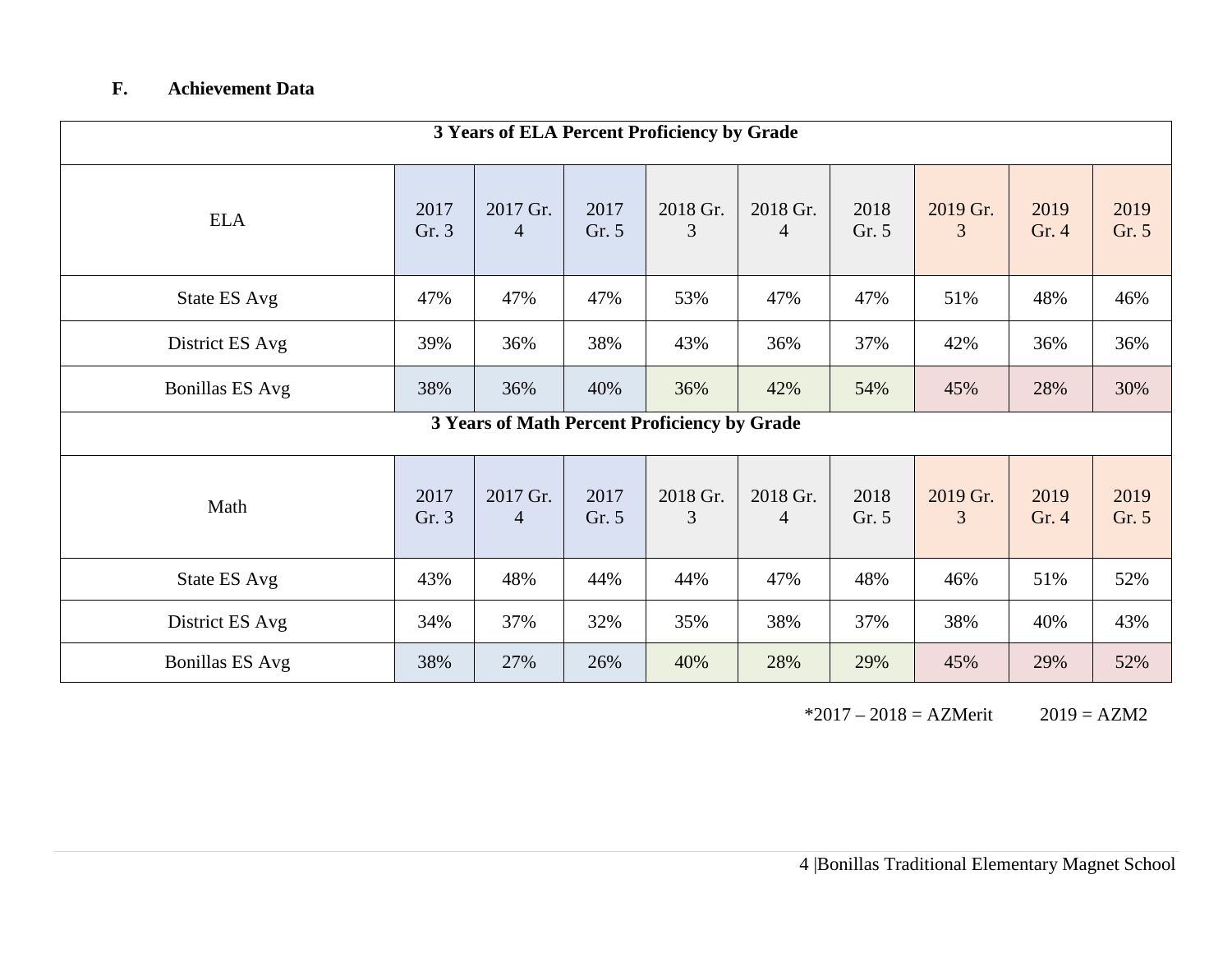### **Three Year AZ Merit/AASA by Subgroup**

|                |                         |              |           | ----  |           |           |         |                  |           |  |
|----------------|-------------------------|--------------|-----------|-------|-----------|-----------|---------|------------------|-----------|--|
|                | <b>African American</b> |              |           |       | Hispanic  |           |         | <b>Anglo</b>     |           |  |
|                | 18-19                   | $20 - 21$    | $21 - 22$ | 18-19 | $20 - 21$ | $21 - 22$ | $18-19$ | $20 - 21$        | $21 - 22$ |  |
| Grade 3        | 50                      | 50           |           | 46.3  | 25        |           | 37.5    | $\boldsymbol{0}$ |           |  |
| <b>Grade 4</b> | 20                      | $\mathbf{0}$ |           | 23.8  | 21.1      |           | 40      | $\mathbf{0}$     |           |  |
| Grade 5        | 55.6                    | 33.3         |           | 45.7  | 29        |           | 60      | 37.5             |           |  |
| <b>WS</b>      |                         |              |           |       |           |           |         |                  |           |  |

**ELA**

### **Math**

|           | <b>African American</b> |                |           |         | Hispanic  |           |         | Anglo        |       |  |
|-----------|-------------------------|----------------|-----------|---------|-----------|-----------|---------|--------------|-------|--|
|           | 18-19                   | $20 - 21$      | $21 - 22$ | $18-19$ | $20 - 21$ | $21 - 22$ | $18-19$ | $20 - 21$    | 21-22 |  |
| Grade 3   | 40                      | 75             |           | 43.9    | 17.1      |           | 50      | $\mathbf{0}$ |       |  |
| Grade 4   | 20                      | 20             |           | 26.2    | 9.5       |           | 40      | 33.3         |       |  |
| Grade 5   | 11.1                    | $\overline{0}$ |           | 32.4    | 25.8      |           | 20      | 12.5         |       |  |
| <b>WS</b> |                         |                |           |         |           |           |         |              |       |  |

18-19 and 20-21= AZM2 test; 21-22 data = AASA. Numbers smaller than 10 are represented by an asterisk to ensure student privacy.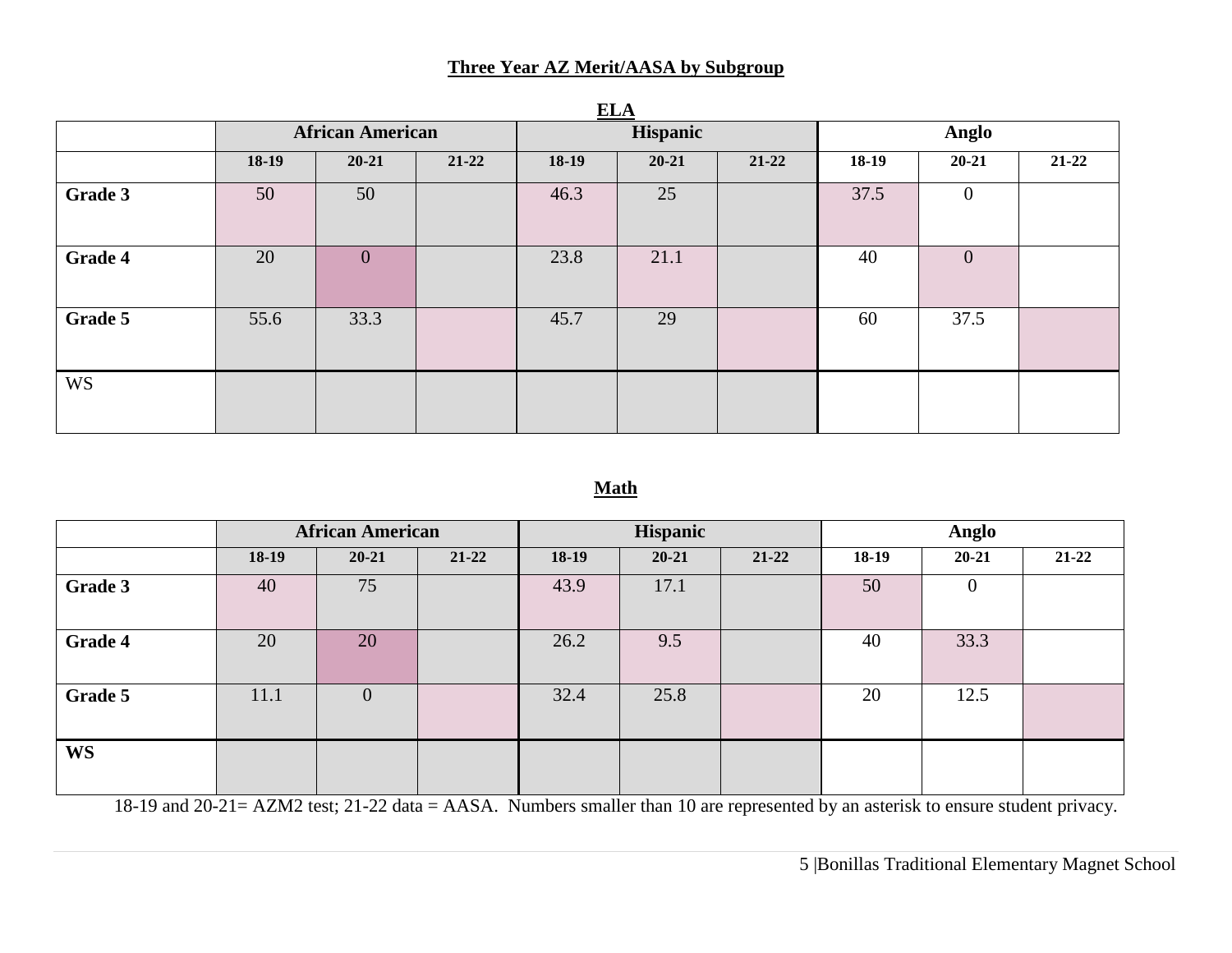| 2018-19 AzMERIT Percent Proficiency by USP Ethnicity |            |             |  |  |  |  |
|------------------------------------------------------|------------|-------------|--|--|--|--|
| <b>USP Ethnicity</b>                                 | <b>ELA</b> | <b>Math</b> |  |  |  |  |
| White                                                | 44%        | 39%         |  |  |  |  |
| African American                                     | 41%        | 24%         |  |  |  |  |
| Hispanic                                             | 38%        | 34%         |  |  |  |  |
| Native American                                      | 50%        | 50%         |  |  |  |  |
| Asian-PI                                             | 75%        | 50%         |  |  |  |  |
| Multi-Racial                                         | 57%        | 57%         |  |  |  |  |
| All                                                  | 41%        | 35%         |  |  |  |  |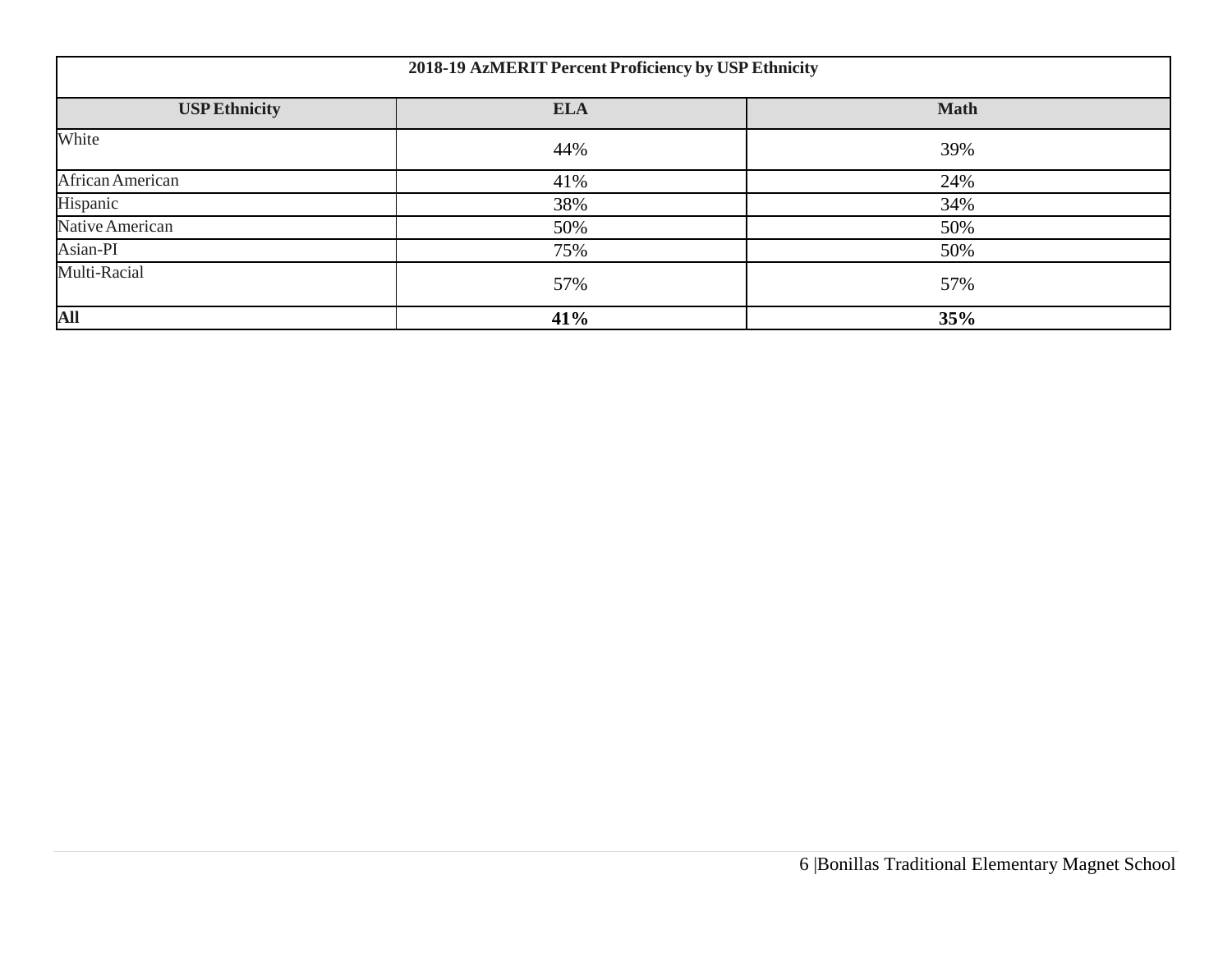# **II. DISTRICT GOALS FOR MAGNET SCHOOL EFFECTIVENESS**

# **1. Integration**

The District uses two measures for determining whether a magnet school is Integrated or making progress towards integration:

**Meeting the 70% and +/- 25% thresholds for an Integrated School.** A magnet school is Integrated when no racial or ethnic group exceeds 70% of total enrollment; and when no single racial or ethnic group varies from the district average for the school's grade level (Elementary, Middle, K-8, High) by more than +/- 15 percentage points.

**Progress towards integration.** A magnet school is making progress towards integration when the entry-grade enrollment is Integrated, and when the school maintains this integration through the next two grades.

## **2. Student Achievement**

The academic student achievement goal for all magnet schools and programs shall be to attain a state letter grade "A" or "B" or a TUSD "Magnet Merit B" grade. A magnet school that receives a state letter grade "C" may still receive a Magnet Merit B grade if it reaches a minimum of 4 points based on the criteria below. A magnet school that receives a state letter grade "C" that does not reach a minimum of 4 points, or that receives a state letter grade of "D" or "F," will be put on a targeted academic improvement plan.

**Proficiency: Criteria 1 = 2 Points.** Compare a C magnet school's proficiency rate to the district's lowest B school proficiency rate. If the C magnet school has a higher proficiency rate than the lowest B school proficiency rate of district schools, the C magnet school meets the criteria.

**Growth: Criteria 2 = 2 Points.** Compare a C magnet school's growth rate to the district's lowest B school growth rate (K-8 model for ES, K8, and MS and HS model for HS). If the C magnet school has a higher growth percent than the lowest B school growth percent, the C magnet school meets the criteria.

**Minimally Proficient (MP): Criteria 3 = 2 Points.** Compare the percent of MP students in C magnet schools with the district average MP for each school type (ES, K8, MS, and HS). If the percent of MP students is lower in the C magnet school than the district average, then the school meets the criteria. (1 point for ELA and 1 Point for Math).

**Free and Reduced Lunch (FRL): Criteria 4 = 1 Point.** If a magnet school has an FRL rate that is higher than the district average (2019-20 100<sup>th</sup> Day TUSD average K-12 = 62.40%), the school meets the criteria.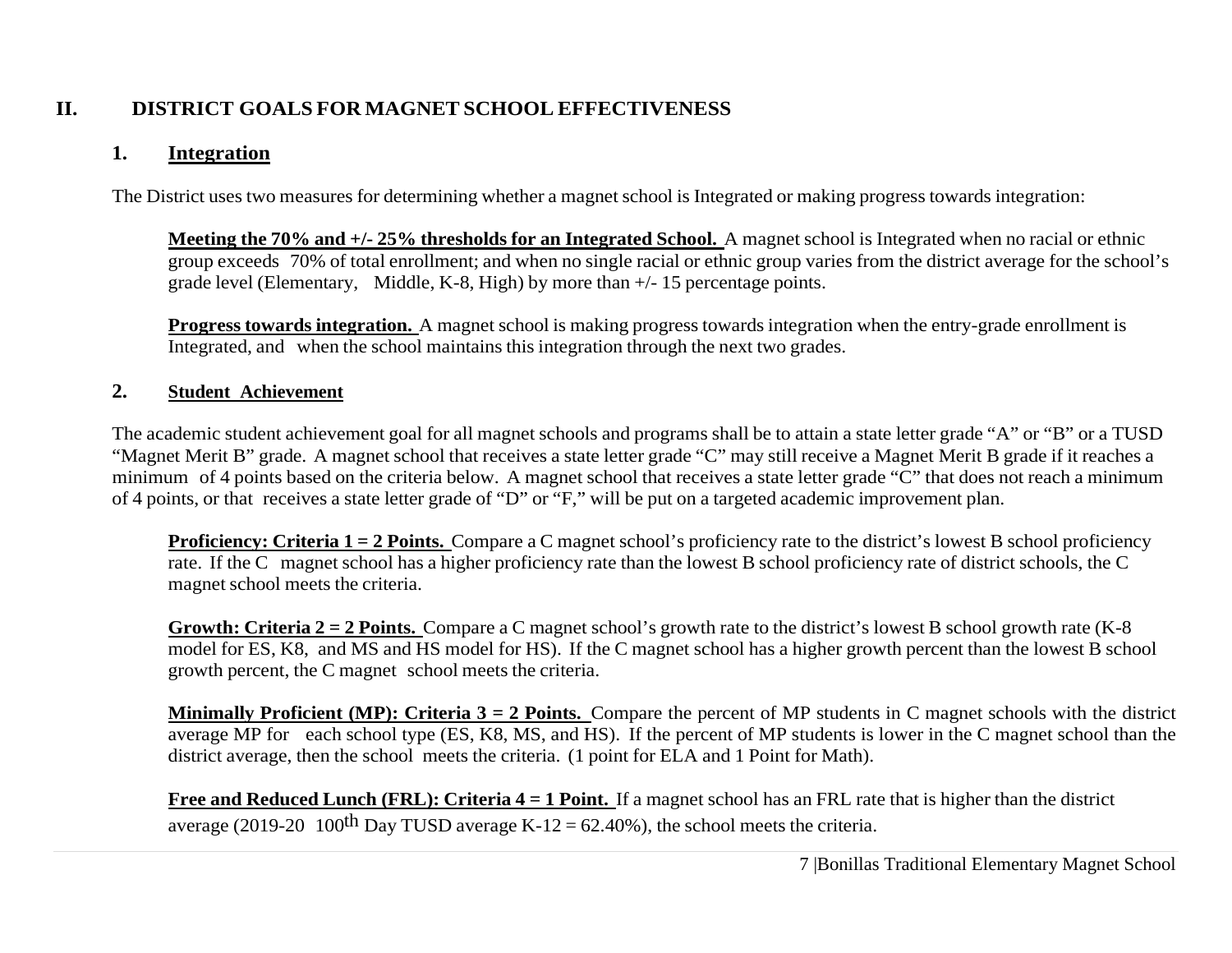## **3. Academic Performance (African American and Latino Students)**

- a. Gaps, Compared to District Cohorts. Whether state test scores for African American and Latino students in a particular school exceed the average test scores of African American and Latino students in TUSD schools with similar grade structures.
- b. Gaps, Compared to White Students. The size of the achievement gap in mathematics and English/Language Arts (ELA) comparing test scores of white students to those of African American and Latino students.
- c. Narrowing or Eliminating Gaps. The extent to which the school has narrowed or eliminated achievement gaps.
- d. Improving Performance. Improvement in proficiency rates for African American and Latino students.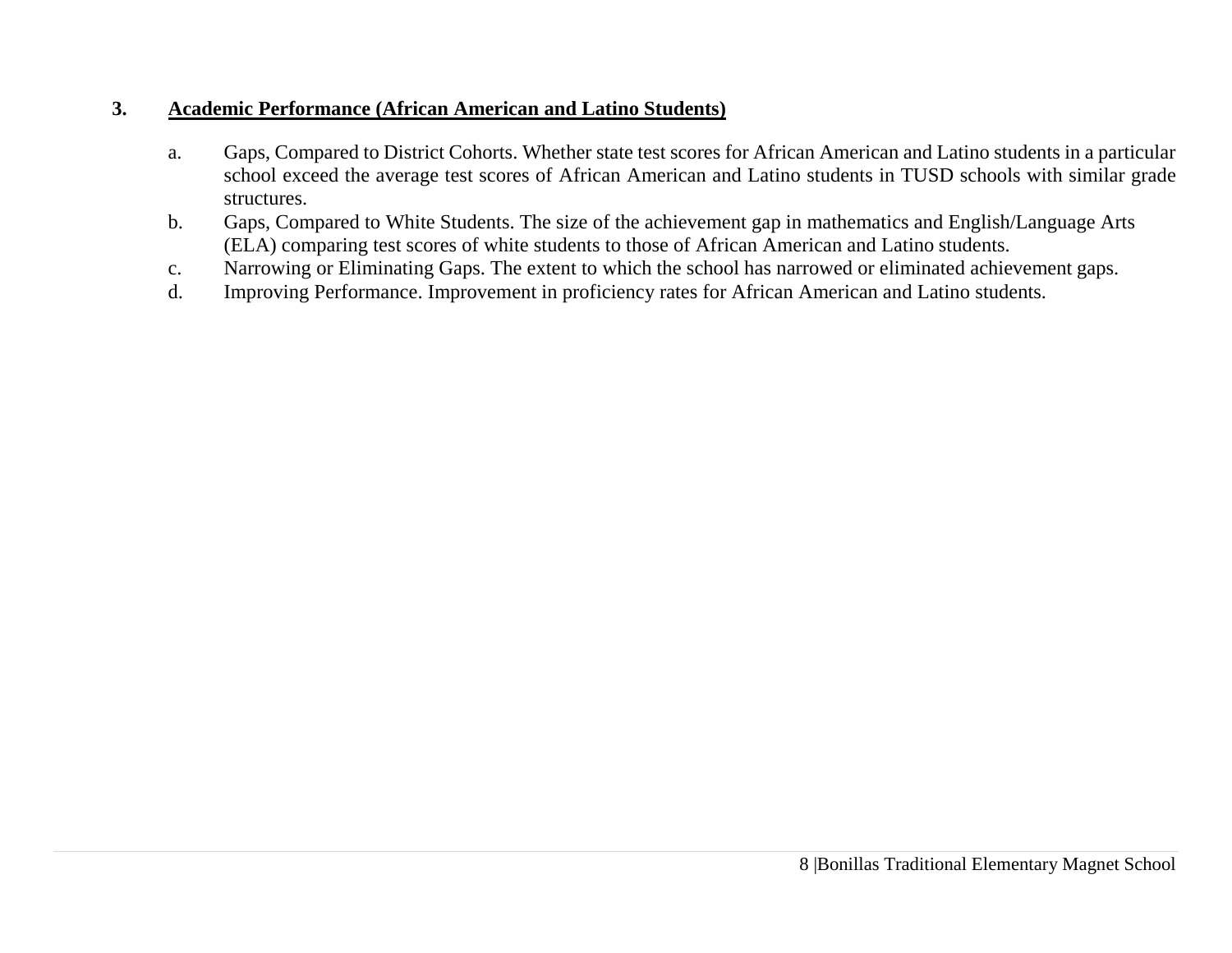### **III. INTEGRATION**

#### **A. Integration: Gap Analyses**

## **Interpretive Summary - Integration Gap Analysis**

There are multiple data points and key information to support the site gap analysis. This information will help to identify needs to more effectively integrate the school. This includes:

- 10% African American students,
- 15% White students,
- 66% Latino students.
- Remaining subgroups are: 3% Native American, 2% Asian American, and 4% Multi-Racial.
- Currently the school is integrated; however, the goal is to reduce the number of Latino students to 65% to further reduce racial isolation.
- Additionally, there is a slight gap at the kindergarten level, where Latino students represent 69% of the student population.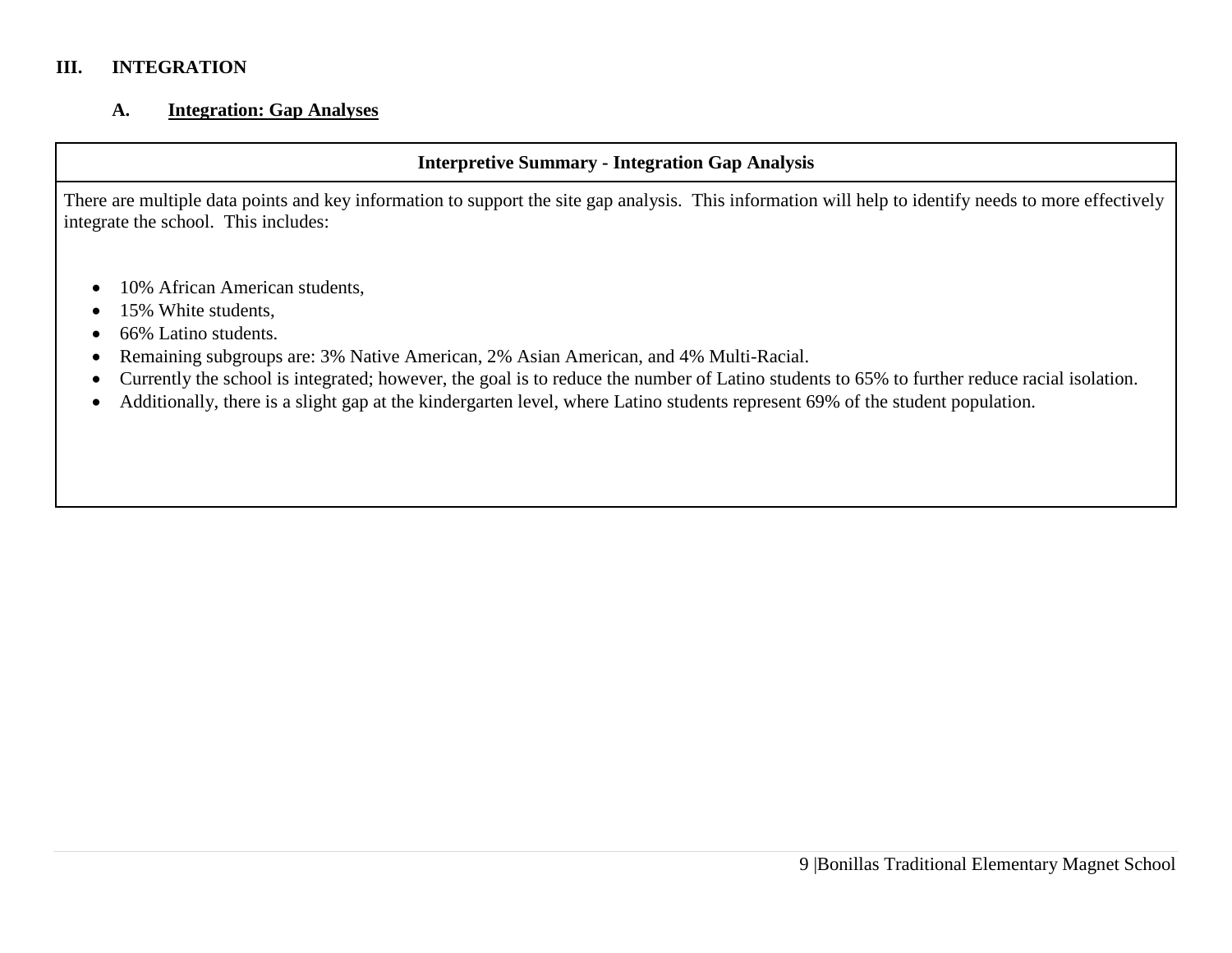| <b>Root Cause Analysis</b>                                             |                                                                                                 |                                                                                                            |  |  |  |  |  |  |  |
|------------------------------------------------------------------------|-------------------------------------------------------------------------------------------------|------------------------------------------------------------------------------------------------------------|--|--|--|--|--|--|--|
| <b>Identify Top Three Causes of these Gaps</b>                         | <b>Identify the Surface Causes</b>                                                              | <b>Identify Deep Causes</b>                                                                                |  |  |  |  |  |  |  |
| Effective marketing, and recruitment                                   | 1. Need for increased methods of<br>marketing and intention behind a<br>retention plan.         | 1. Need to develop a strategic marketing<br>plan and add a GATE that reflects<br>targeted use of resources |  |  |  |  |  |  |  |
| 2. Effective retention structure                                       | 2. Need for intention and systems that<br>support the retention of non-Latino<br>students       | 2. Add a GATE cluster to help retain<br>students                                                           |  |  |  |  |  |  |  |
| Increased proximity of Latino families<br>3.<br>to Bonillas elementary | 3. Need for alternative methods for<br>students who do not live close to<br>Bonillas to enroll. | 3. Need for effective transportation and/or<br>early drop off/late pick-up.                                |  |  |  |  |  |  |  |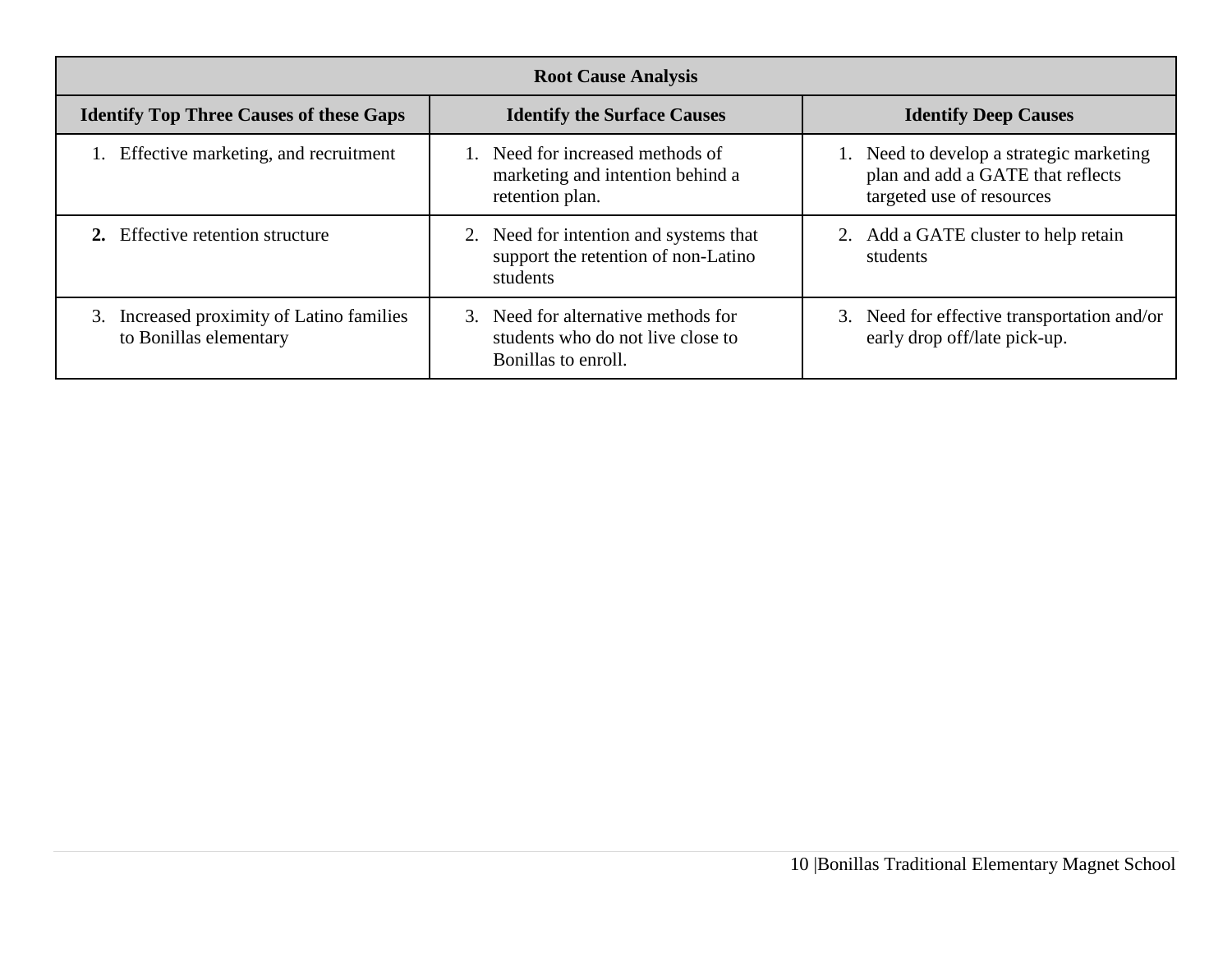# **B. SMART Goal for Integration**

| <b>SMART Goal Statement</b>                                                                                                                                                                                                                                                            | <b>Evidence to Be Used to Assess Progress and Accomplishment</b> |
|----------------------------------------------------------------------------------------------------------------------------------------------------------------------------------------------------------------------------------------------------------------------------------------|------------------------------------------------------------------|
| By November 1 <sup>st</sup> , of SY 2021-2022, Bonillas will remain<br>integrated as measured by the USP, meeting the 70% and $+/-$<br>25% thresholds for an integrated school, as measured by $40th$<br>day enrollment reports.                                                       | <b>TUSD Web Data Reports, Synergy</b>                            |
| 2. During the 2021-2022 school year, Bonillas will increase<br>enrollment by increasing the kindergarten class size by 30<br>students compared to the 2020-2021 school year, including<br>neighborhood and magnet students, as measured by 40 <sup>th</sup> day<br>enrollment reports. | <b>TUSD Web Data Reports, Synergy</b>                            |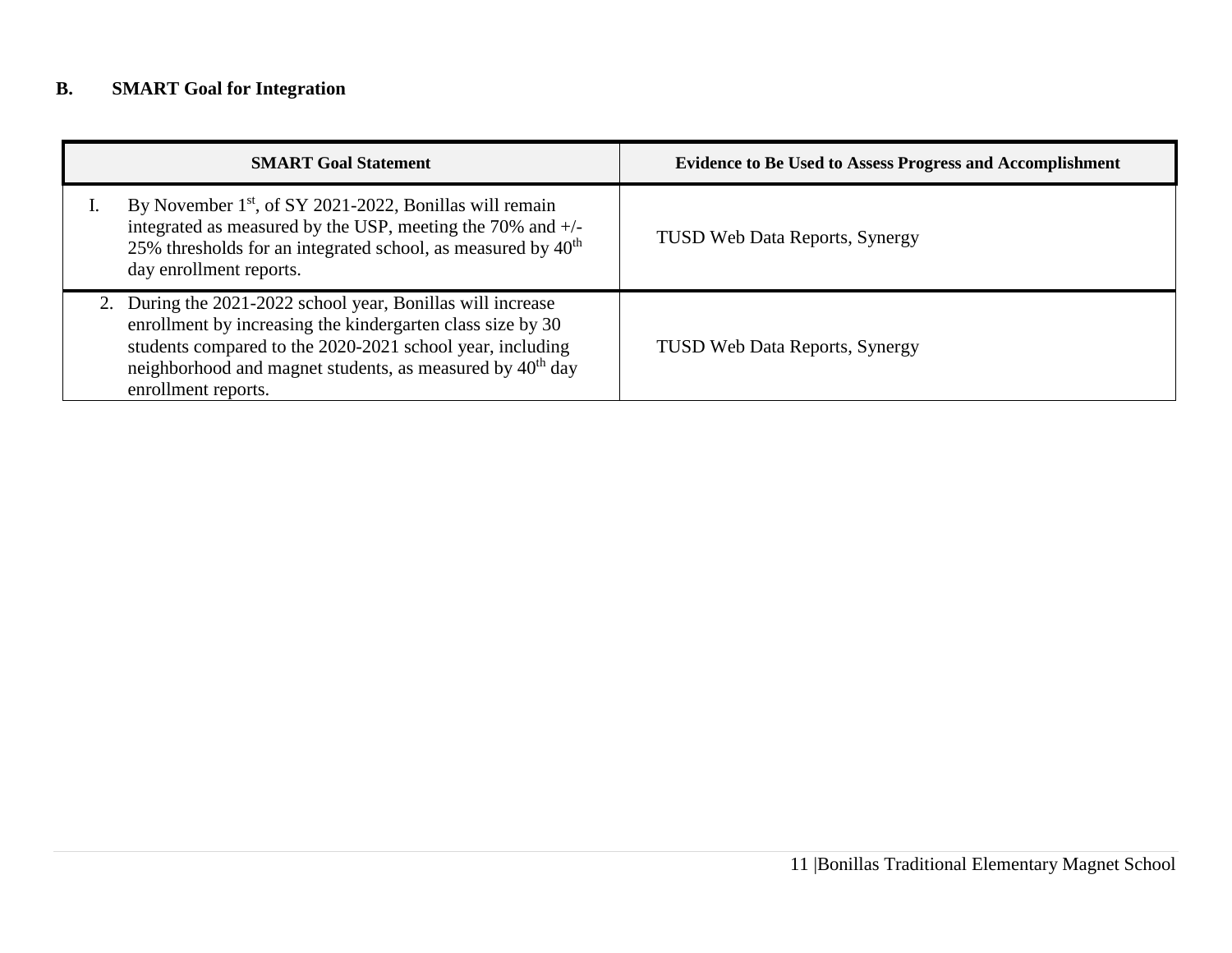| <b>Strategies that help Magnet School Achieve Integration SMART Goal</b> |                                                                                                                                                                                                                                                                               |  |  |  |  |  |
|--------------------------------------------------------------------------|-------------------------------------------------------------------------------------------------------------------------------------------------------------------------------------------------------------------------------------------------------------------------------|--|--|--|--|--|
| <b>Strategies</b>                                                        | <b>Strengths and Obstacles</b>                                                                                                                                                                                                                                                |  |  |  |  |  |
| Marketing, Recruitment and Retention<br>I.                               | <b>Supports:</b><br>Assistance from staff<br><b>Magnet Department</b><br>Funding for added duty<br><b>Constraints:</b><br>Time<br>Knowledge of Events<br><b>Magnet Department Communication</b><br><b>Building Community Relationships</b><br><b>Charter Schools</b><br>Covid |  |  |  |  |  |
| Establish an After-School program<br>2.                                  | <b>Supports:</b><br>Assistance from staff<br>Funding for added duty<br><b>Constraints:</b><br>Need to Create After School Program<br><b>Communication of New Program</b><br><b>Limited Space</b><br>Knowledge of Events                                                       |  |  |  |  |  |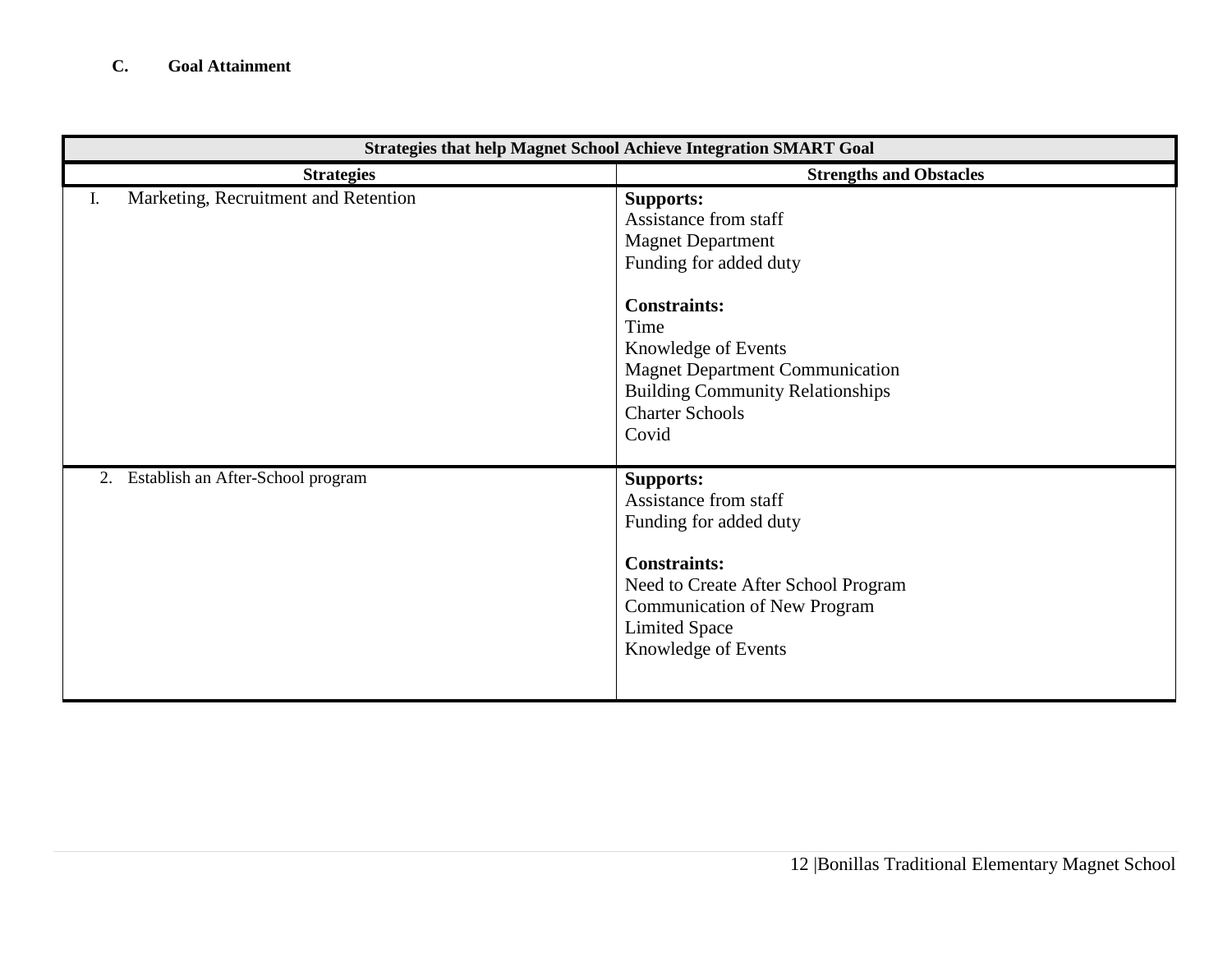# **2. Action Steps to Implement Strategies**

| Action Steps to Implement, Monitor and Assess Improvement Strategies for Integration SMART Goal                                                                                                                                                            |                                                  |                                        |                                                                                |                                                                  |                                         |
|------------------------------------------------------------------------------------------------------------------------------------------------------------------------------------------------------------------------------------------------------------|--------------------------------------------------|----------------------------------------|--------------------------------------------------------------------------------|------------------------------------------------------------------|-----------------------------------------|
| <b>Strategy 1: Marketing, Recruitment and Retention</b>                                                                                                                                                                                                    |                                                  |                                        |                                                                                |                                                                  |                                         |
| <b>Action Steps to Implement Strategy</b>                                                                                                                                                                                                                  | Person(s) to<br><b>Carry Out</b><br><b>Tasks</b> | <b>Timeline/Target</b><br><b>Dates</b> | <b>Resources Needed</b>                                                        | <b>Monitoring</b>                                                | <b>Evidence of</b><br>Assessment        |
| Attend all District marketing<br>events as well as other site-based<br>marketing and recruiting events<br>throughout the year.                                                                                                                             | Principal;<br>Magnet<br>Coordinator              | August – March                         | Added Duty Pay;<br>recruitment items<br>including media<br>and stock cards     | <b>Quarterly Progress</b><br>Monitoring; family<br>sign in sheet | 100 <sup>th</sup> Enrollment<br>reports |
| The Magnet Coordinator will<br>2.<br>document recruitment and<br>retention efforts in a quarterly<br>report, to be reviewed by the<br>principal and submitted to the<br><b>Magnet Department after</b><br>quarterly benchmark assessments<br>are analyzed. | Principal;<br>Magnet<br>Coordinator              | August – March                         | Magnet Report,<br>Parent recruitment<br>sign ins                               | <b>Quarterly Progress</b><br>Monitoring; family<br>sign in sheet | 100th Enrollment<br>reports             |
| The magnet coordinator will<br>3.<br>work with School Community<br>Services to specifically target K-<br>4 non-Latino students. Bonillas<br>will send marketing materials to<br>targeted zip codes.                                                        | Magnet<br>Coordinator                            | February                               | <b>SCS</b><br>Zip code<br>Demographics<br>Facebook<br>Marketplace<br>Campaign. | <b>Quarterly Progress</b><br>Monitoring; family<br>sign in sheet | 100 <sup>th</sup> Enrollment<br>reports |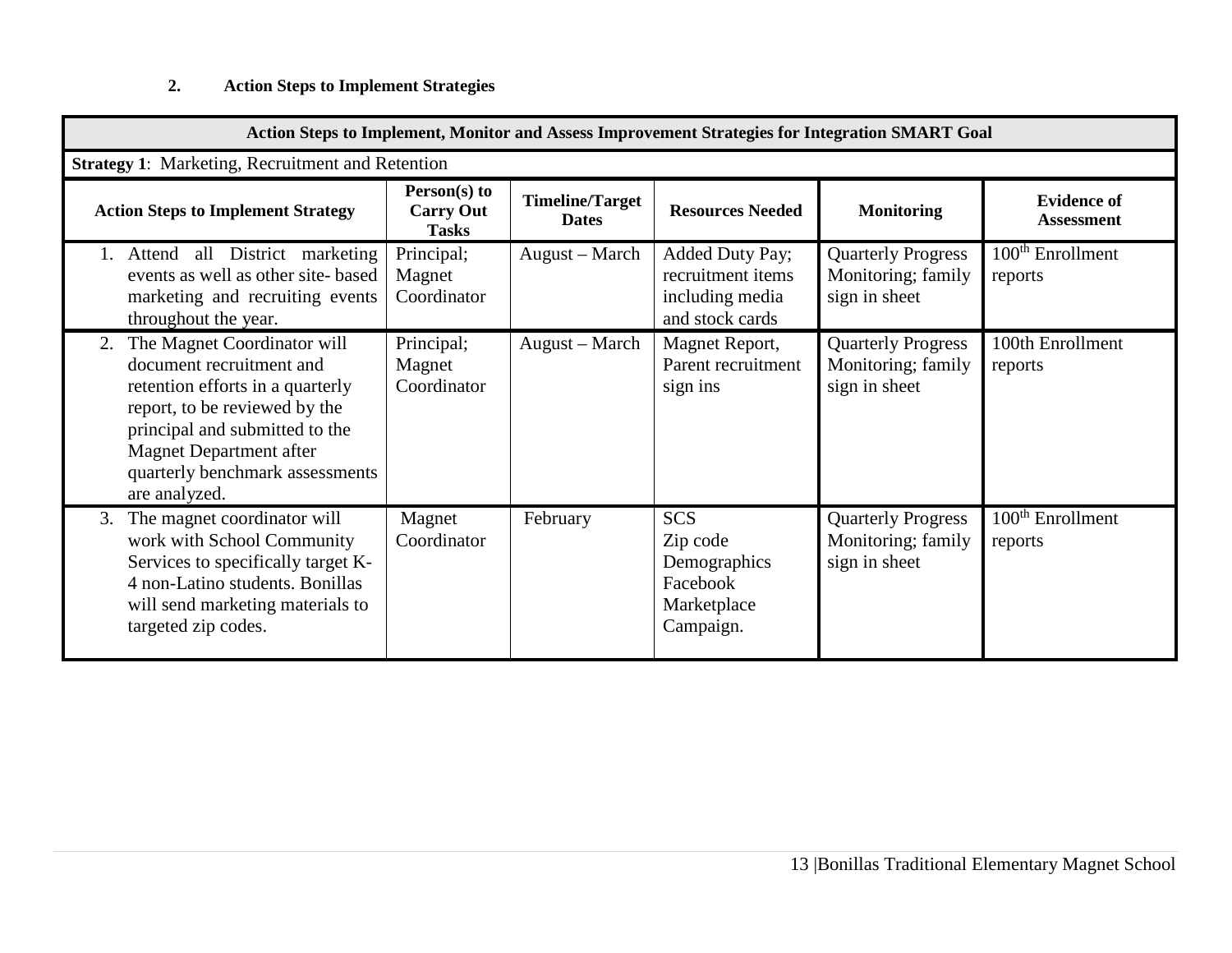| Action Steps to Implement, Monitor and Assess Improvement Strategies for Integration SMART Goal                                             |                                                    |                                        |                                                         |                                                                                                             |                                         |
|---------------------------------------------------------------------------------------------------------------------------------------------|----------------------------------------------------|----------------------------------------|---------------------------------------------------------|-------------------------------------------------------------------------------------------------------------|-----------------------------------------|
| <b>Strategy 2:</b> Establish an After-School program                                                                                        |                                                    |                                        |                                                         |                                                                                                             |                                         |
| <b>Action Steps to Implement Strategy</b>                                                                                                   | $Person(s)$ to<br><b>Carry Out</b><br><b>Tasks</b> | <b>Timeline/Target</b><br><b>Dates</b> | <b>Resources Needed</b>                                 | <b>Monitoring</b>                                                                                           | <b>Evidence of</b><br><b>Assessment</b> |
| Create an after-school program for<br>students that have working parents who<br>need to pick up their child or children<br>after dismissal. | Principal;<br>magnet<br>coordinator                | August through<br>May                  | Funding; staff;<br>curriculum and<br>instructional aids | Progress<br>monitoring reports<br>and benchmark<br>data (tied to after<br>school tutoring<br>opportunities) | Student sign in sheets                  |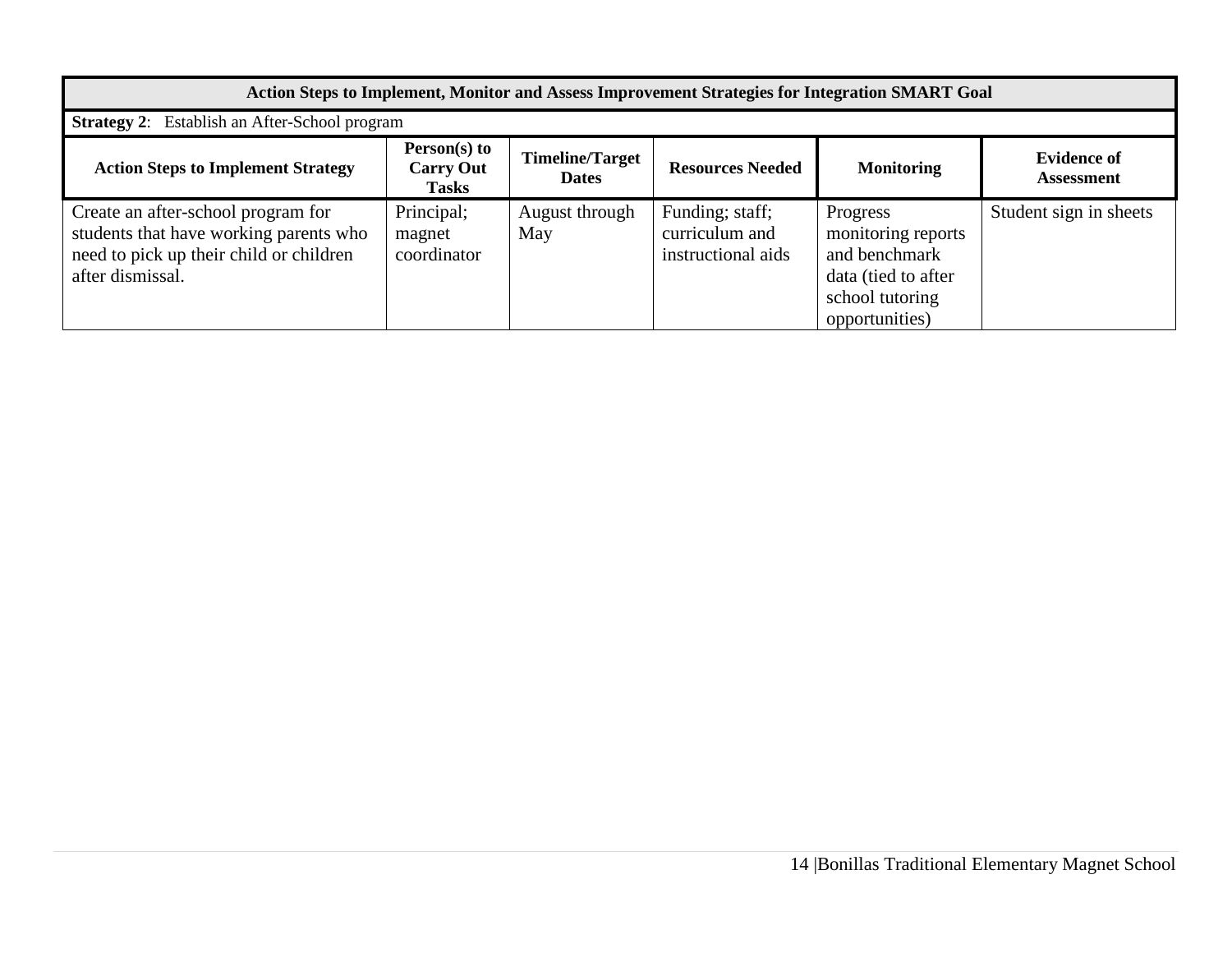### **IV. Overall Student Achievement**

## **A Gaps in Student Achievement**

#### **Interpretive Summary of Overall Student Achievement Data (see page 4-5).**

There are multiple data points and key information to support the site academic gap analysis. This information will help to identify needs to more effectively ensure overall academic proficiency. This includes the following:

- $3<sup>rd</sup>$  grade achievement in ELA 45%
- $4<sup>th</sup>$  grade achievement in ELA 28%
- $5<sup>th</sup>$  grade achievement in ELA 30%
- $3<sup>rd</sup>$  grade achievement in Math 45%
- $4<sup>th</sup>$  grade achievement in Math 29%
- $5<sup>th</sup>$  grade achievement in Math 52%

Based on this data set, the most signfiicant needs lie in the following areas:  $4<sup>th</sup>$  grade ELA and  $4<sup>th</sup>$  grade Math. In addition to  $4<sup>th</sup>$  grade needs, there are also gaps in 5<sup>th</sup> grade ELA. \*Note that this data set is from the AZ Merit in SY 18-19. Goals and root cause anlaysis will be taken from this information, as AZM2 data (State Standarized Test that Replaced AZ Merit) was not a valid assessment, as many students were not assessed due to the global pandemic that caused COVID-19.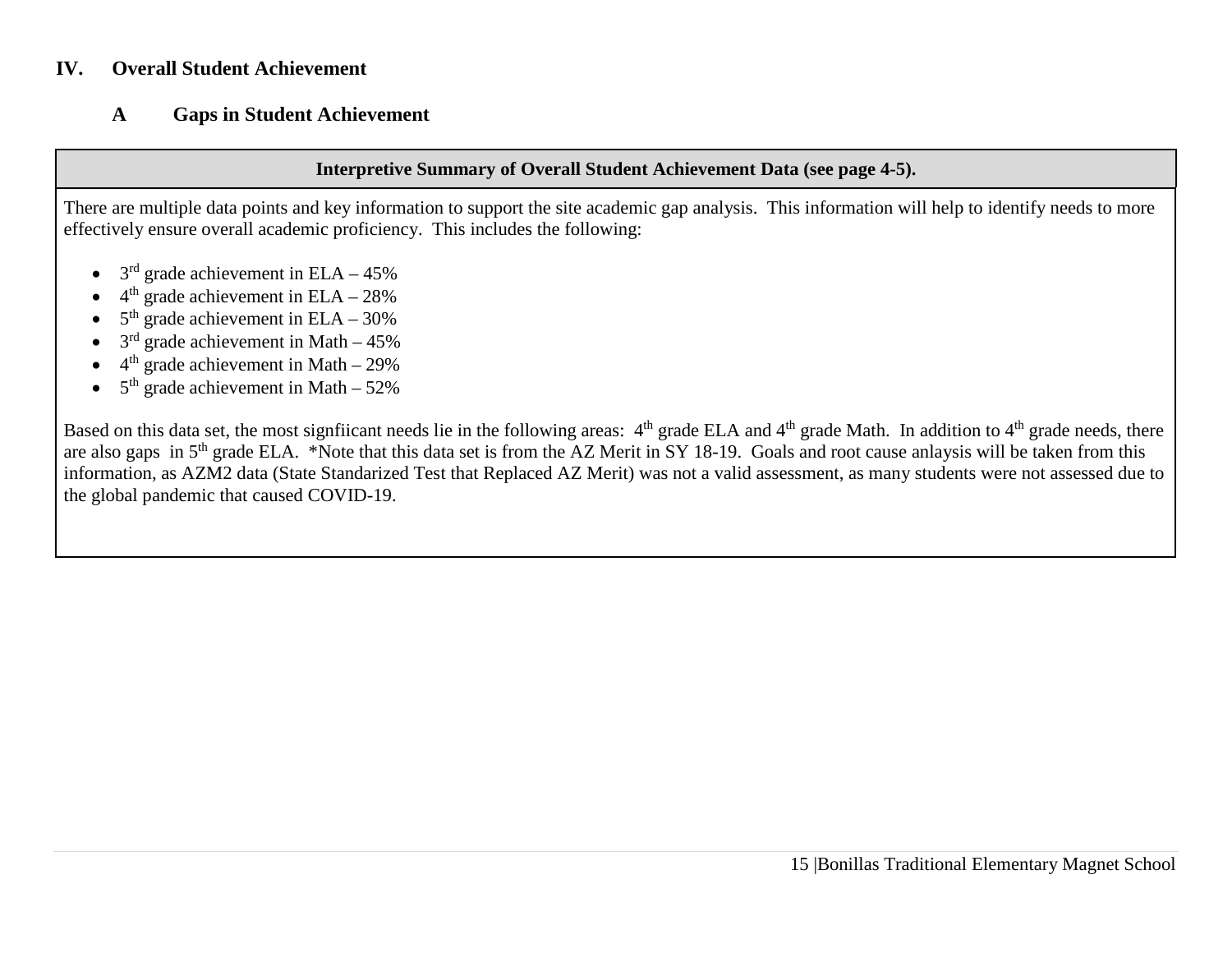| <b>Root Cause Analysis</b>                                      |                                                                                          |                                                                                                                                                   |  |  |  |
|-----------------------------------------------------------------|------------------------------------------------------------------------------------------|---------------------------------------------------------------------------------------------------------------------------------------------------|--|--|--|
| <b>Top Three Causes of these Gaps</b>                           | <b>Surface Causes</b>                                                                    | <b>Deep Causes</b>                                                                                                                                |  |  |  |
| Instructional effectiveness at the fourth-<br>grade level       | 1. Ongoing instructional observations that<br>are targeted to $4th$ grade                | 1. Time to support ongoing job embedded<br>coaching that supports evidenced based<br>instructional practice in 4 <sup>th</sup> grade.             |  |  |  |
| Instructional effectiveness in ELA at<br>the fifth-grade level. | 2. Ongoing instructional observations that<br>are targeted to $5th$ grade guided reading | 2. Time to support ongoing job embedded<br>coaching that supports evidenced based<br>instructional practice in fifth grade.                       |  |  |  |
| 3. Effective RTI structures to support<br>academic performance  | 3. No after school program or<br>interventionists on staff                               | 3. Need to acquire more reading and math<br>interventionists; establish an after<br>school program to provide targeted and<br>enrichment support. |  |  |  |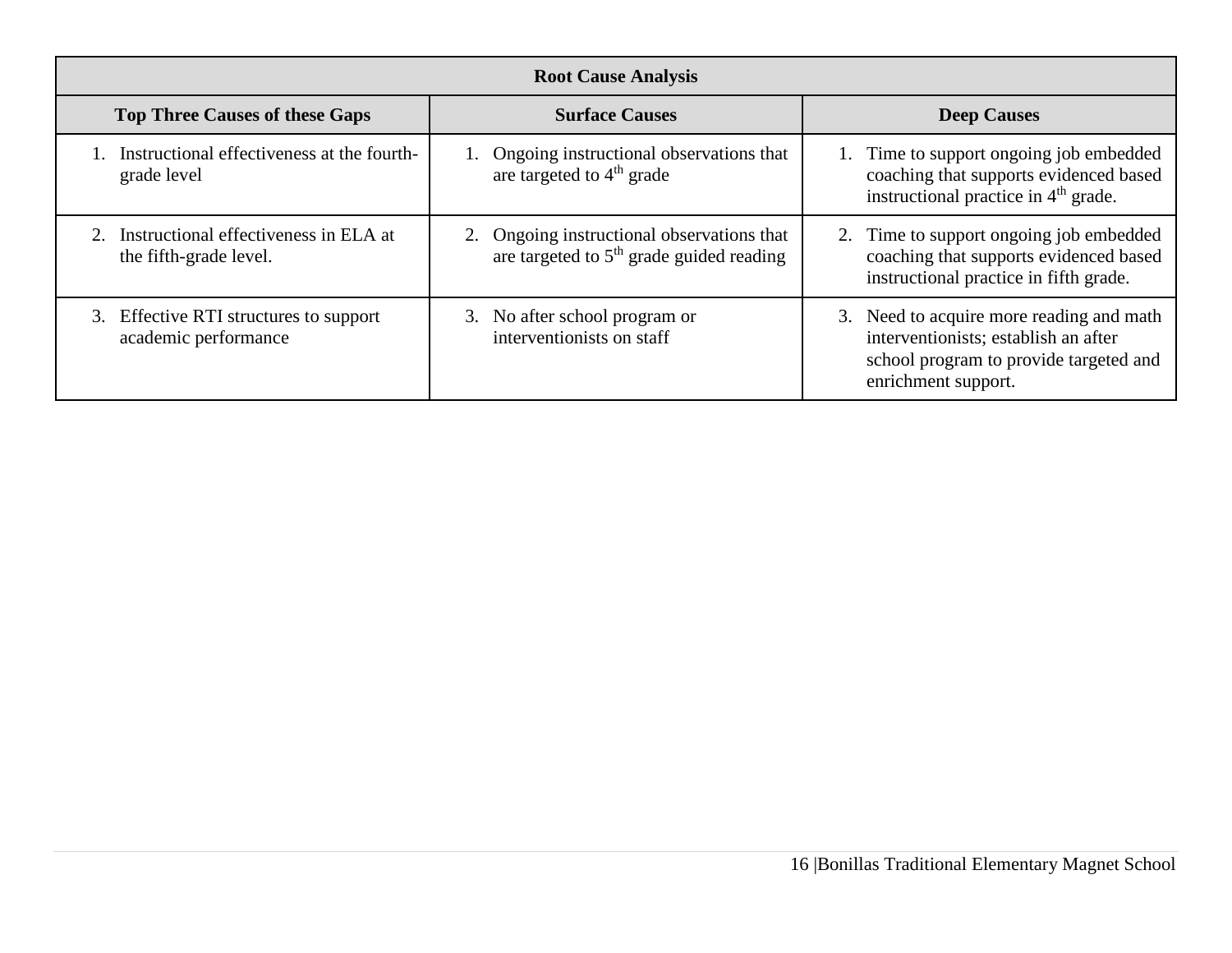# **B. SMART Goals for Overall Student Achievement**

| <b>SMART Goal Statements</b>                                                                                                                                                      | <b>Evidence to Be Used to Assess Progress and Accomplishment</b> |
|-----------------------------------------------------------------------------------------------------------------------------------------------------------------------------------|------------------------------------------------------------------|
| 1. By June 2023, $3rd$ grade ELA proficiency will increase<br>from 30.2 to 35.2%, as measured by AASA results.                                                                    | AASA scores for 2022-2023 school year.                           |
| 2. By June 2023, $4th$ grade student achievement will increase<br>5.0% in ELA, moving from 28% proficiency in 2019 to a<br>proficiency rate of 33%, as measured by AASA results.  |                                                                  |
| 3. By June 2023, $5th$ grade student achievement will increase<br>3.0% in ELA, moving from 30% proficiency in 2019 to a<br>proficiency rate of 33%, as measured by AASA results.  |                                                                  |
| 1. By June 2023, 3 <sup>rd</sup> grade Math proficiency will increase<br>from 45 to 48%, as measured by AASA results.                                                             |                                                                  |
| 2. By June 2023, $4th$ grade student achievement will increase<br>5.0% in Math, moving from 29% proficiency in 2019 to a<br>proficiency rate of 34%, as measured by AASA results. |                                                                  |
| 3. By June 2023, $5th$ grade student achievement will increase<br>3.0% in ELA, moving from 52% proficiency in 2019 to a<br>proficiency rate of 57%, as measured by AASA results.  |                                                                  |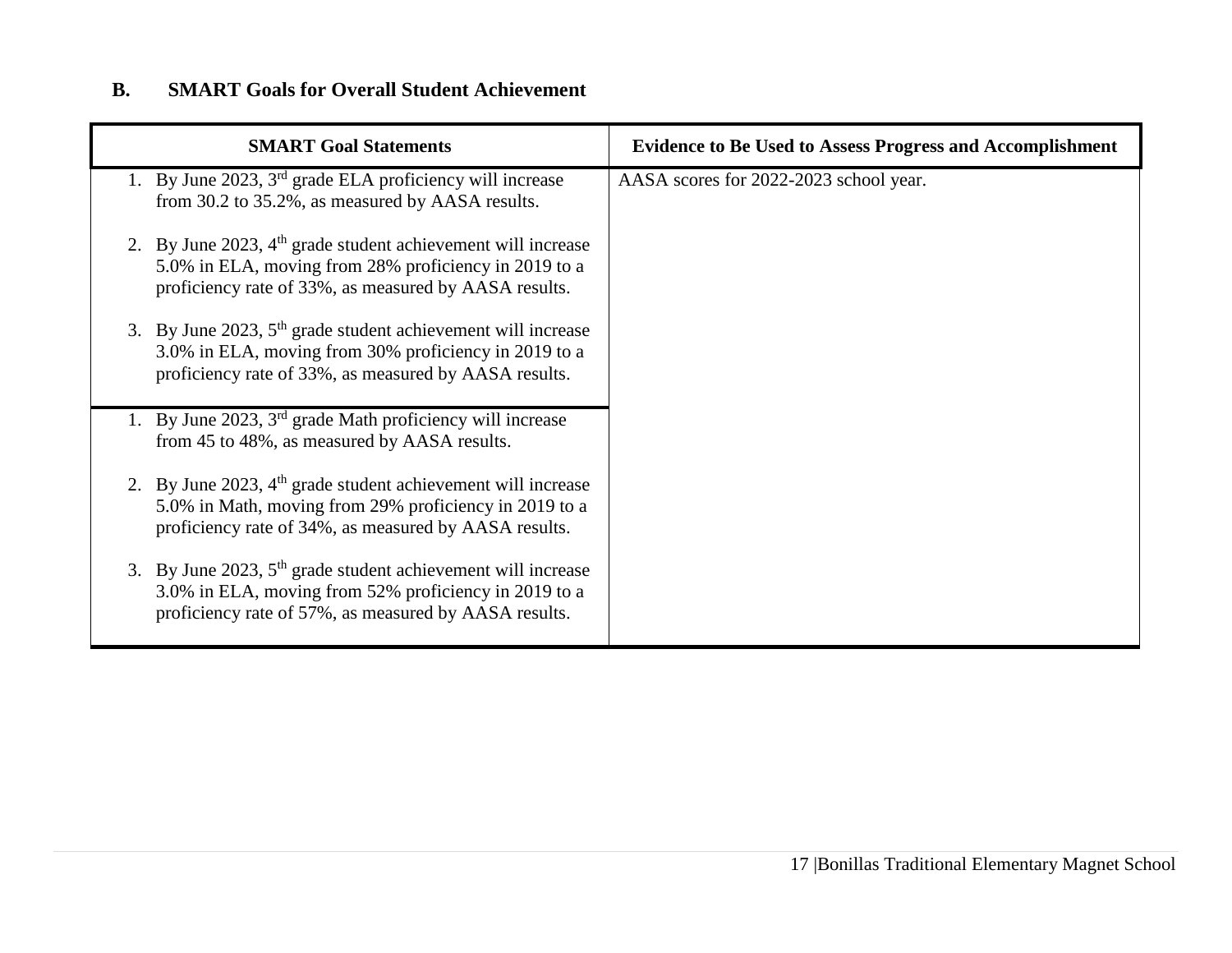# **C. Goal Attainment**

# **1. Strategies to Achieve SMART Goals.**

| <b>Strategies to Achieve SMART Goals for Overall Student Achievement</b> |                                                                                                                                                                                                                                                                                                                                                                                                                                                                                                                                                                                                                                                                                                                                                                                                                   |  |  |  |
|--------------------------------------------------------------------------|-------------------------------------------------------------------------------------------------------------------------------------------------------------------------------------------------------------------------------------------------------------------------------------------------------------------------------------------------------------------------------------------------------------------------------------------------------------------------------------------------------------------------------------------------------------------------------------------------------------------------------------------------------------------------------------------------------------------------------------------------------------------------------------------------------------------|--|--|--|
| <b>Strategies</b>                                                        | <b>Strengths and Obstacles</b>                                                                                                                                                                                                                                                                                                                                                                                                                                                                                                                                                                                                                                                                                                                                                                                    |  |  |  |
| 1. Expand Teacher Expertise with Quality Tier 1 Practices                | <b>Supports:</b><br>Weekly professional development time built into the<br>schedule.<br>Grade level paraprofessional<br>Magnet teacher<br>Curriculum Service Provider<br>Finances for added duty for professional development<br>Instructional aids and programs<br>Instructional supplies<br>Professional development supplies<br>Professional developments<br>Improved interactive technology for teachers and<br>interventionists to increase student participation<br>Improved professional development on use of technology<br>resources in the classroom.<br><b>Constraints:</b><br>Weekly time also has district information that needs to be covered<br>so site does not get the full time for school specific needs.<br>Several new teachers joining the team, two are brand new first<br>year teachers. |  |  |  |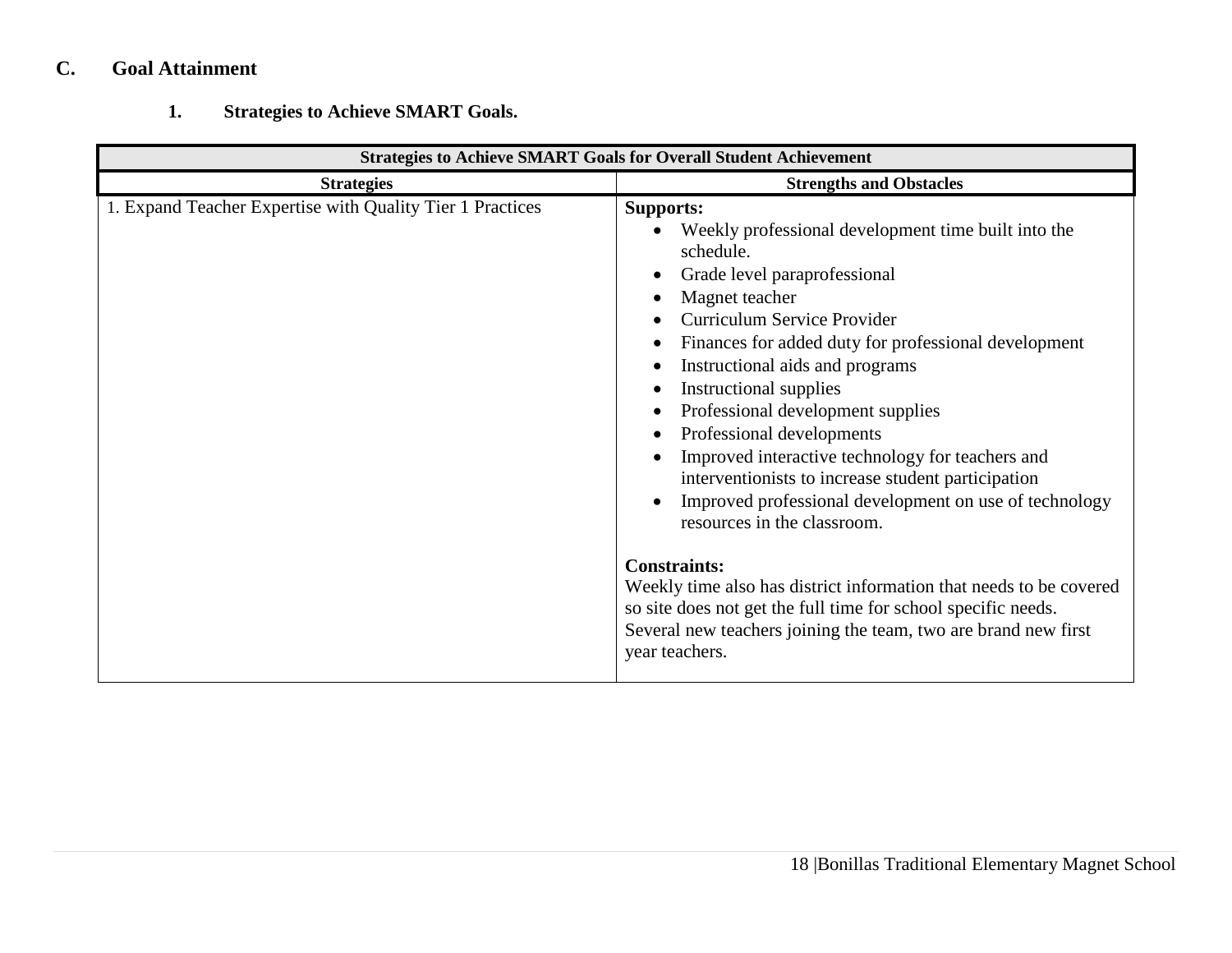| Provide Teacher Collaboration Time for PLCs<br>2.                        | <b>Supports:</b><br>Weekly CTT built into the schedule.<br>Curriculum Service Provider<br>Guidance Counselor provides themed lessons during |
|--------------------------------------------------------------------------|---------------------------------------------------------------------------------------------------------------------------------------------|
|                                                                          | weekly CTTs<br><b>Constraints:</b><br>Teachers do not come prepared.<br>All teachers in a different spot in the lesson.                     |
| 3. Provide Supplemental Support for Tier II and Tier III<br>Intervention | <b>Supports:</b><br>Additional magnet teacher<br>Curriculum Service Provider<br>Paraprofessionals for each grade level                      |
|                                                                          | <b>Constraints:</b><br>Time<br>Student engagement<br>Parent Support                                                                         |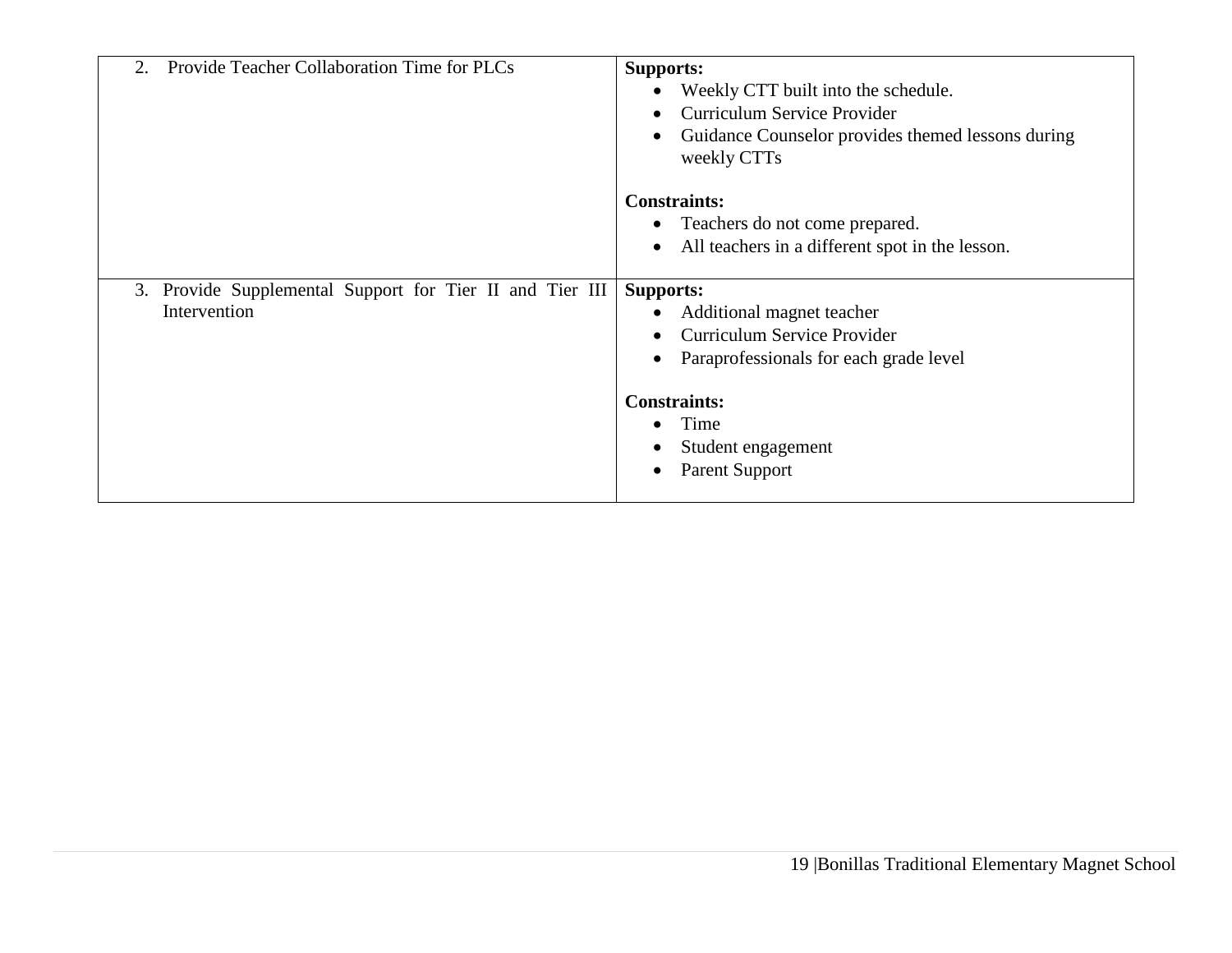# **2. Action Steps to Implement, Monitor, and Assess Strategies.**

| Action Steps to Implement, Monitor and Assess Strategies to Achieve SMART Goals for Overall Student Achievement: Strategy 1                                                     |                                                  |                                        |                                                                                              |                                                                                                                                                       |                                                  |
|---------------------------------------------------------------------------------------------------------------------------------------------------------------------------------|--------------------------------------------------|----------------------------------------|----------------------------------------------------------------------------------------------|-------------------------------------------------------------------------------------------------------------------------------------------------------|--------------------------------------------------|
| Strategy 1 Expand Teacher Expertise with Quality Tier 1 Practices                                                                                                               |                                                  |                                        |                                                                                              |                                                                                                                                                       |                                                  |
| <b>Action Steps to Implement Strategy</b>                                                                                                                                       | Person(s) to<br><b>Carry Out</b><br><b>Tasks</b> | <b>Timeline/Target</b><br><b>Dates</b> | <b>Resources Needed</b>                                                                      | <b>Monitoring</b>                                                                                                                                     | <b>Evidence of</b><br><b>Assessment</b>          |
| 1. Teachers will receive PD on how to<br>write and analyze exit tickets as a<br>formative assessment at the end of each<br>lesson to drive instructional needs for<br>students. | Principal;<br>Magnet<br>Coordinator;<br>Dean     | August $2022 -$<br>May 2023            | Targeted<br>Professional<br>development                                                      | Observation and<br>reflection feedback.<br>weekly schedule of<br>observations.<br>professional<br>development needs<br>and assessment and<br>results. | AASA growth for<br>the 2022-2023<br>school year. |
| 2. Provide Formative Assessment<br>Training to support how to implement<br>checks for understanding and how to<br>write common formative assessments.                           | Principal;<br>Magnet<br>Coordinator;<br>Dean     | August 2022 -<br>May 2023              | Targeted<br>Professional<br>development                                                      | Observation and<br>reflection feedback,<br>weekly schedule of<br>observations.<br>professional<br>development needs<br>and assessment and<br>results. | AASA growth for<br>the 2022-2023<br>school year. |
| 3. Instructional leaders will follow a<br>walkthrough and reflection cycle where<br>walkthrough data is collected and shared<br>with the teacher on a weekly basis.             | Principal;<br>Magnet<br>Coordinator;<br>Dean     | August 2022 -<br>May 2023              | Observation and<br>Reflection<br>Sheets,<br><b>Weekly Trends</b><br>log<br>C/I meeting notes | Observation and<br>reflection feedback,<br>weekly schedule of<br>observations.<br>professional<br>development needs<br>and assessment and<br>results. | AASA growth for<br>the 2022-2023<br>school year. |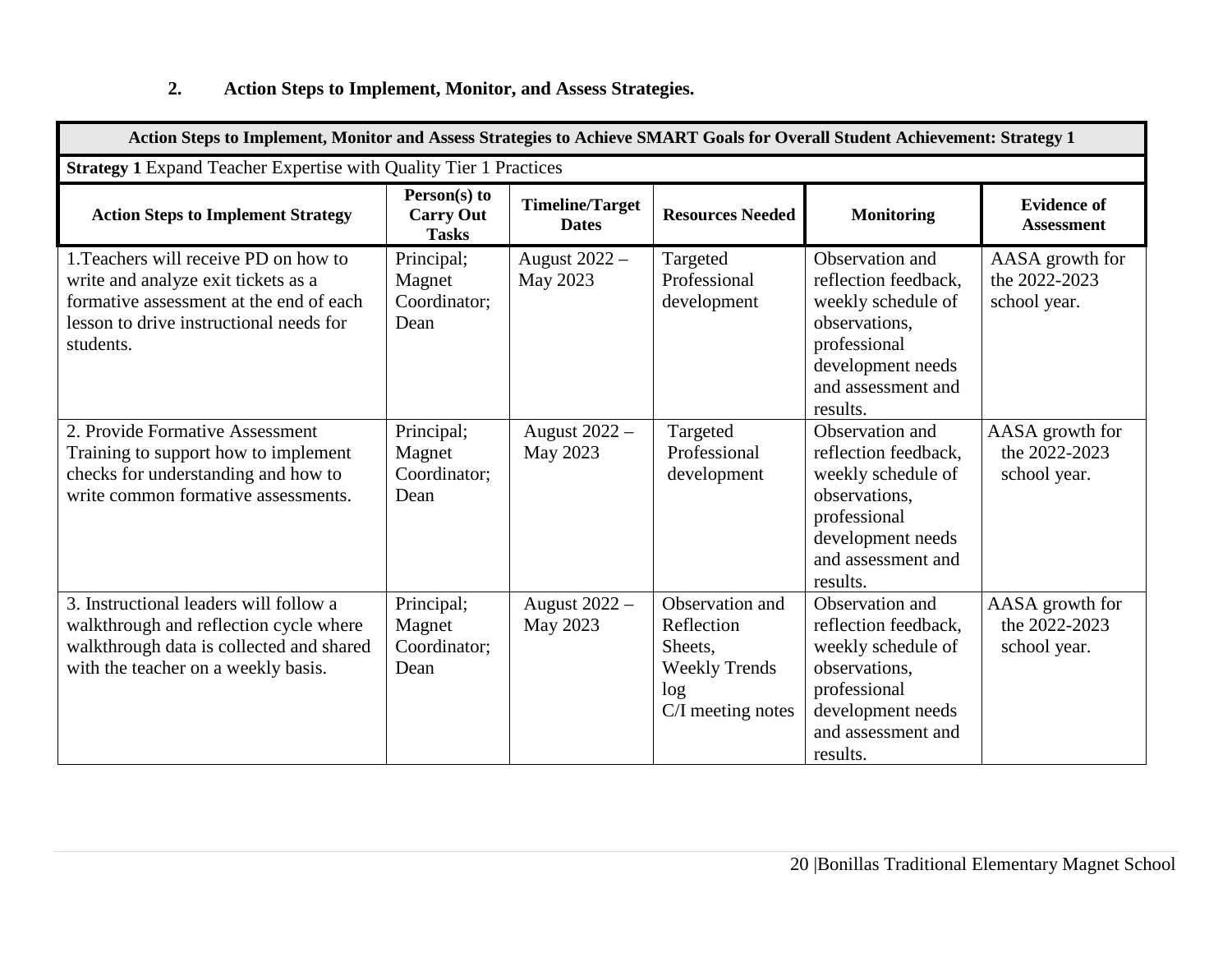| Action Steps to Implement, Monitor and Assess Strategies to Achieve SMART Goals for Overall Student Achievement: Strategy 2                                                                                  |                                                                  |                                        |                                                                |                                                                                                       |                                                                            |
|--------------------------------------------------------------------------------------------------------------------------------------------------------------------------------------------------------------|------------------------------------------------------------------|----------------------------------------|----------------------------------------------------------------|-------------------------------------------------------------------------------------------------------|----------------------------------------------------------------------------|
| <b>Strategy 2:</b> Teacher Collaboration Time for PLCs                                                                                                                                                       |                                                                  |                                        |                                                                |                                                                                                       |                                                                            |
| <b>Action Steps to Implement Strategy</b>                                                                                                                                                                    | Person(s) to<br><b>Carry Out</b><br><b>Tasks</b>                 | <b>Timeline/Target</b><br><b>Dates</b> | <b>Resources Needed</b>                                        | <b>Monitoring</b>                                                                                     | <b>Evidence</b> of<br><b>Assessment</b>                                    |
| <b>Embed PLC Collaborative</b><br>$\mathbf{1}$ .<br>Teacher Teams (CTTs) in the<br>school day for each week for at<br>least 60 minutes.                                                                      | Principal;<br>Magnet<br>Coordinator;<br>Dean;<br><b>Teachers</b> | August 2022 -<br>May 2023              | <b>Teacher Schedules</b><br><b>TUSD Calendar</b><br>Curriculum | PLC-CTT<br>notebooks that<br>included CTT<br>agenda notes, CFA<br>data, Small Group<br>strategy lists | Observation and<br>Reflection forms,<br>CTT agenda notes,<br>Data analysis |
| Implement Lesson studies to<br>2.<br>allow PLC-CTTs to plan a<br>common lesson based on<br>standards and observe each other<br>teach that lesson and provide<br>feedback on strengths and<br>reinforcements. | Principal;<br>Magnet<br>Coordinator;<br>Dean;<br><b>Teachers</b> | August 2022 -<br>May 2023              | <b>Lesson Plan</b><br>Template                                 | PLC-CTT<br>notebooks that<br>included CTT<br>agenda notes, CFA<br>data, Small Group<br>strategy lists | Observation and<br>Reflection forms,<br>CTT agenda notes,<br>Data analysis |
| 3.<br>PLC-CTTs use the results from<br>common formative assessments<br>to share and develop more<br>effective instructional strategies<br>and to plan for re-teaching so that<br>all students show mastery.  | Principal;<br>Magnet<br>Coordinator;<br>Dean:<br>Teachers        | August 2022 -<br>May 2023              | Short cycle<br>assessment data                                 | PLC-CTT<br>notebooks that<br>included CTT<br>agenda notes, CFA<br>data, Small Group<br>strategy lists | Observation and<br>Reflection forms,<br>CTT agenda notes,<br>Data analysis |
| Once the teachers have gone<br>4.<br>through the CTT process, the<br>CORE team will observe the<br>implementation of teaching<br>strategies.                                                                 | Principal;<br>Magnet<br>Coordinator;<br>Dean;<br>Teachers        | August 2022 -<br>May 2023              | Classroom<br>Observation Page,<br><b>Notes</b>                 | PLC-CTT<br>notebooks that<br>included CTT<br>agenda notes, CFA<br>data, Small Group<br>strategy lists | Observation and<br>Reflection forms,<br>CTT agenda notes,<br>Data analysis |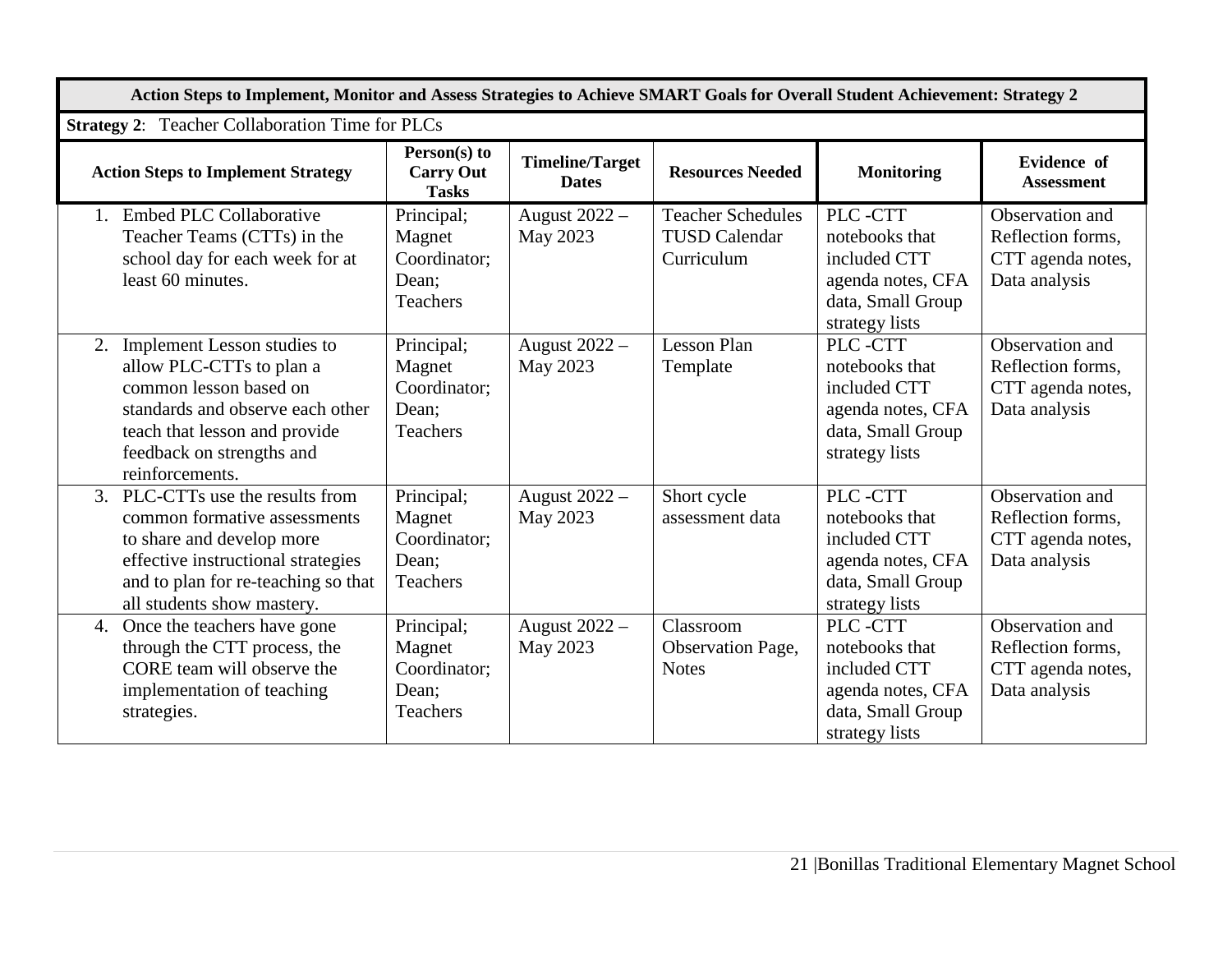| Action Steps to Implement, Monitor and Assess Strategies to Achieve SMART Goals for Overall Student Achievement: Strategy 3                                              |                                                  |                                        |                                                                                                                                  |                                                                      |                                                                          |
|--------------------------------------------------------------------------------------------------------------------------------------------------------------------------|--------------------------------------------------|----------------------------------------|----------------------------------------------------------------------------------------------------------------------------------|----------------------------------------------------------------------|--------------------------------------------------------------------------|
| <b>Strategy 3:</b> Supplemental Support for Tier II and Tier III intervention                                                                                            |                                                  |                                        |                                                                                                                                  |                                                                      |                                                                          |
| <b>Action Steps to Implement Strategy</b>                                                                                                                                | Person(s) to<br><b>Carry Out</b><br><b>Tasks</b> | <b>Timeline/Target</b><br><b>Dates</b> | <b>Resources Needed</b>                                                                                                          | <b>Monitoring</b>                                                    | <b>Evidence of</b><br><b>Assessment</b>                                  |
| Tier 2 and Tier 3 students will<br>meet daily for guided reading<br>lessons and small group targeted<br>math instruction with teacher.                                   | Classroom<br>Teachers<br>Core Team               | August 2022-<br>May 2023               | Focused<br>professional<br>development on<br>guided reading<br>instruction<br>Leveled and tiered<br>reading materials            | <b>Small Groupings</b><br>schedule in CTT<br>folder, agenda<br>notes | Common<br>Formative<br>Assessment scores<br>improved for small<br>groups |
| Teachers will use Guided<br>2.<br>Reading, small group instruction,<br>and intervention programs<br>(Imagine Math, Language and<br>Literacy) to support math and<br>ELA. | Classroom<br><b>Teachers</b><br>Core Team        | August 2022-<br>May 2023               | Focused<br>professional<br>development on<br>center-based<br>instruction<br>Waterford and IXL<br>engagement and<br>usage reports | <b>Small Groupings</b><br>schedule in CTT<br>folder, agenda<br>notes | Common<br>Formative<br>Assessment scores<br>improved for small<br>groups |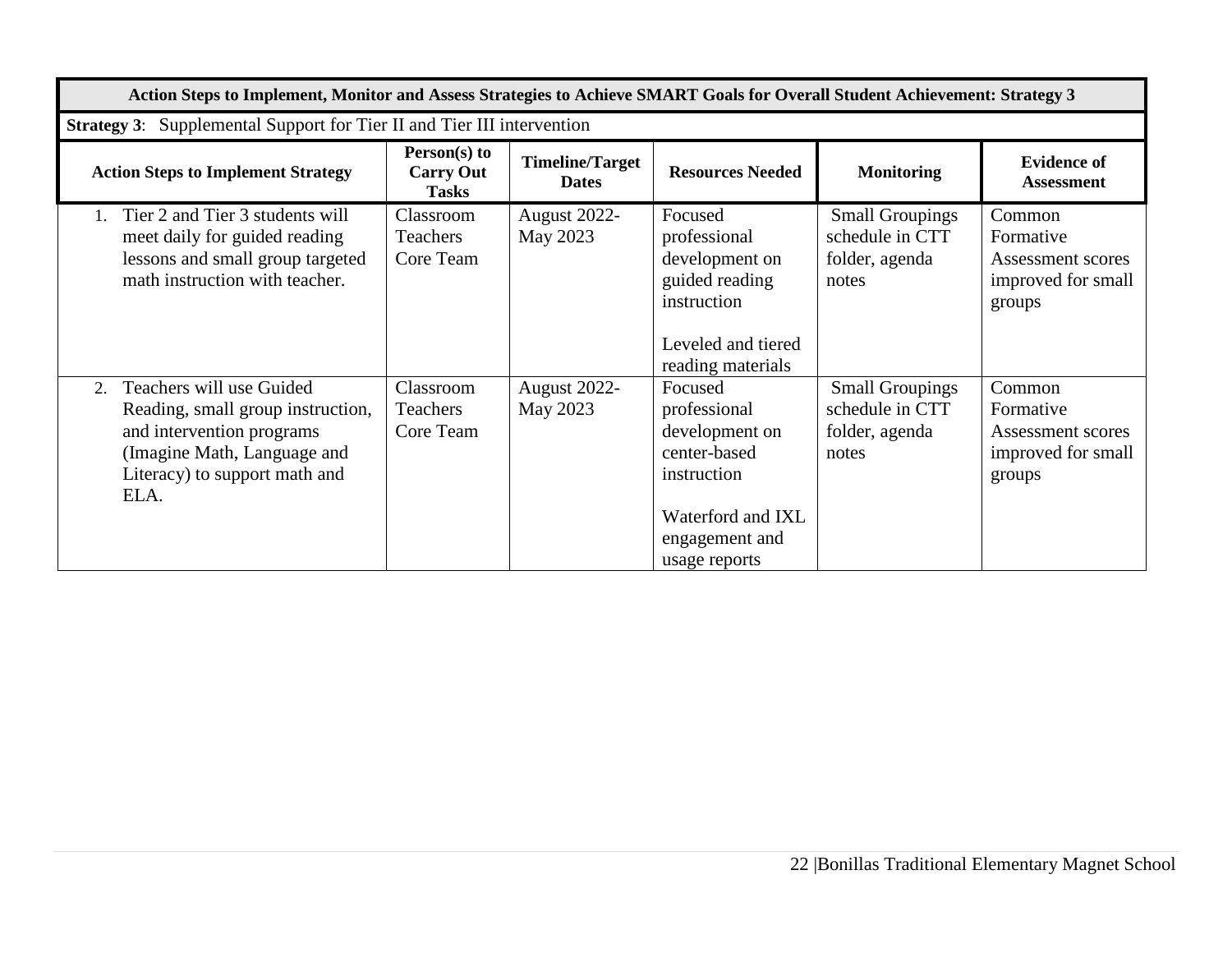| 3. | Teachers will engage in the PLC     | Classroom | August 2022- | CTT norms            | <b>Small Groupings</b> | Common             |
|----|-------------------------------------|-----------|--------------|----------------------|------------------------|--------------------|
|    | <b>Collaborative Teacher Team</b>   | Teachers  | May 2023     | CTT outlined         | schedule in CTT        | Formative          |
|    | process weekly to clarify the       | Core Team |              | process focused on   | folder, agenda         | Assessment scores  |
|    | essential learning for each unit of |           |              | standard based       | notes                  | improved for small |
|    | instruction as determine by the     |           |              | instruction and      |                        | groups             |
|    | TUSD Curriculum and scope and       |           |              | assessments.         |                        |                    |
|    | sequence, to participate in data    |           |              |                      |                        |                    |
|    | analysis, to create common          |           |              |                      |                        |                    |
|    | formative assessments and to        |           |              |                      |                        |                    |
|    | determine and to plan for needed    |           |              |                      |                        |                    |
|    | interventions and re-teaching.      |           |              |                      |                        |                    |
| 4. | Teaching assistants at each grade   | Classroom | August 2022- | Focused training     | <b>Small Groupings</b> | Common             |
|    | level will be trained to work with  | Teachers  | May 2023     | for teaching         | schedule in CTT        | Formative          |
|    | students and to support the         | Core Team |              | assistants on Tier 2 | folder, agenda         | Assessment scores  |
|    | classroom while teachers pull       |           |              | interventions        | notes                  | improved for small |
|    | groups of students for              |           |              |                      |                        | groups             |
|    | individualized small group          |           |              |                      |                        |                    |
|    | instruction and Tier 2 and Tier 3   |           |              |                      |                        |                    |
|    | interventions.                      |           |              |                      |                        |                    |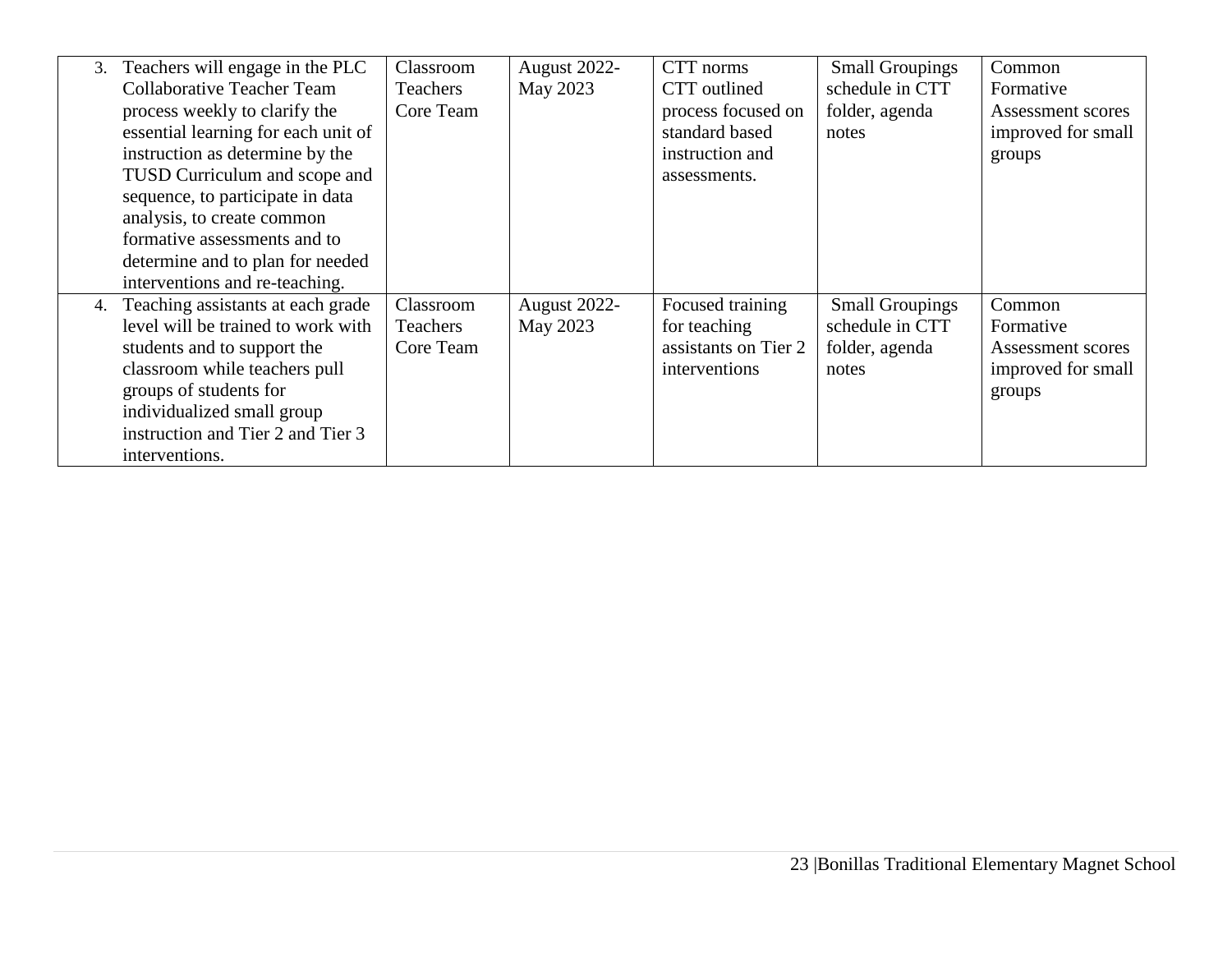### **V. Academic Performance for African American and Latino Students**

# **A. Gaps in USP Subgroups Performance (African American and Latino)**

### **Interpretive Summary - Academic Performance for African American and Latino Students (see data Pages 4-5).**

There are multiple data points and key information to support the site academic gap analysis. This information will help to identify needs to more effectively ensure subgroup academic proficiency for African American and Latino students. This includes the following:

- White students outperformed African American students in ELA by 3% on the 18-19 AZ Merit
- White students outperformed Latino students in ELA by 6% on the 18-19 AZ Merit
- White students outperformed African American in Mathematics by 15% on the 18-19 AZ Merit
- White students outperformed Latino students in Mathematics by 5% on the 18-19 AZ Merit

Data indicates that academic focus areas need to be ELA for African American students and both ELA and Mathematics for Latino students.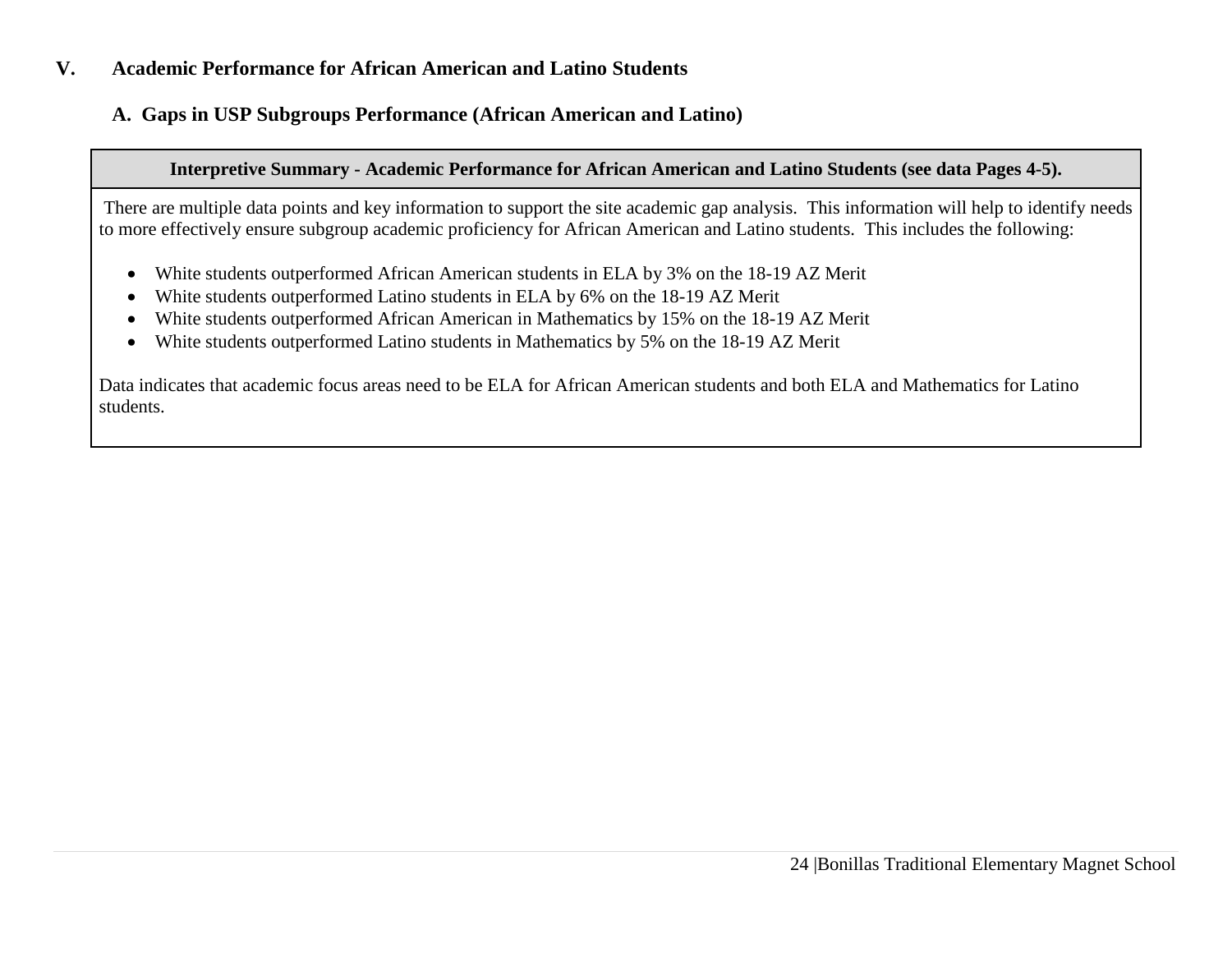| <b>Root Cause Analysis</b>                                                                                                    |                                                                                            |                                                                                                                    |  |  |  |
|-------------------------------------------------------------------------------------------------------------------------------|--------------------------------------------------------------------------------------------|--------------------------------------------------------------------------------------------------------------------|--|--|--|
| <b>Identify Top Causes of these Gaps</b>                                                                                      | <b>Identify the Root of these Causes</b>                                                   | <b>Identify Foundational Causes</b>                                                                                |  |  |  |
| 1. Need of multi-cultural text and<br>additional guided reading supports for<br>both African American and Latino<br>students. | 1. Need for access to multi-cultural<br>texts and training related to guided<br>reading.   | 1. Job embedded coaching related to<br>multi-cultural text use and coaching<br>for guided reading.                 |  |  |  |
| 2. Need of RTI effectiveness (increased)<br>academic interventions) specific to<br>African American and Latino students       | 2. Lack of interventions that directly<br>supports African American and<br>Latino students | 2. PLCs do not filter benchmark and<br>AZM2/AASA data by<br>race/ethnicity to allow for informed<br>interventions. |  |  |  |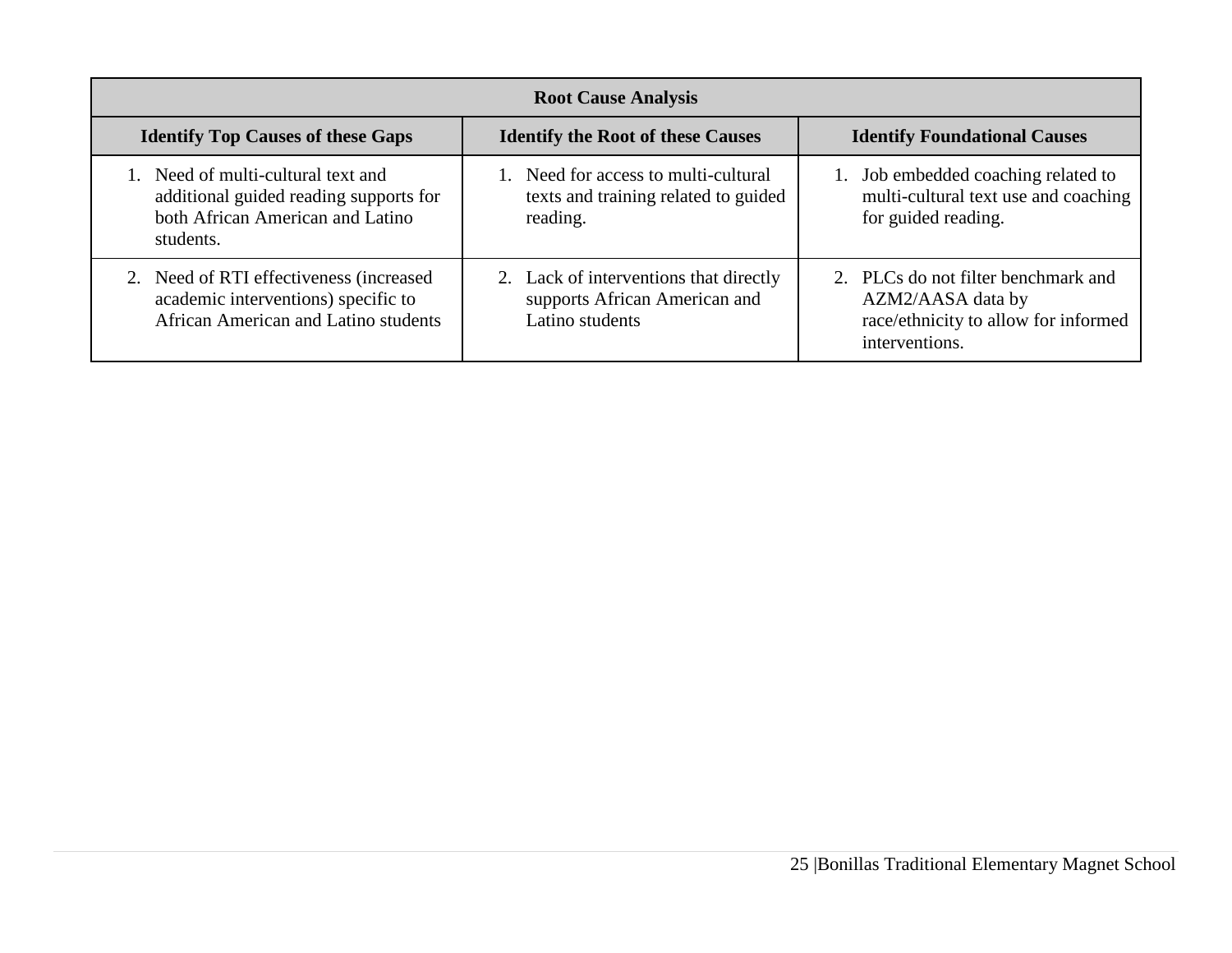# **B. SMART Goals for Reducing Achievement Gaps Among USP Subgroups**

| <b>SMART Goal Statements for Subgroups</b>                                                                                                                                                                                                                              | <b>Evidence to Be Used to Assess Progress and Accomplishment</b> |
|-------------------------------------------------------------------------------------------------------------------------------------------------------------------------------------------------------------------------------------------------------------------------|------------------------------------------------------------------|
| 1. By June 2023, the reading achievement gap between<br>African American and White students will be closed by<br>three percentage points at each grade level in third through<br>fifth grade, as measured by the Arizona Academic<br><b>Standards Assessment.</b>       | 2023 AASA Scores                                                 |
| 2. By June 2023, the reading achievement gap between<br>Latino students and White students will be closed by three<br>percentage points at each grade level in third through fifth<br>grade, as measured by the Arizona Academic Standards<br>Assessment.               |                                                                  |
| 3. By June 2023, the mathematics achievement gap between<br>African American students and White students will be<br>closed by three percentage points at each grade level in<br>third through fifth grade, as measured by the Arizona<br>Academic Standards Assessment. |                                                                  |
| 4. By June 2023, the mathematics achievement gap between<br>Latino students and White students will be closed by three<br>percentage points at each grade level in third through fifth<br>grade, as measured by the Arizona Academic Standards<br>Assessment.           |                                                                  |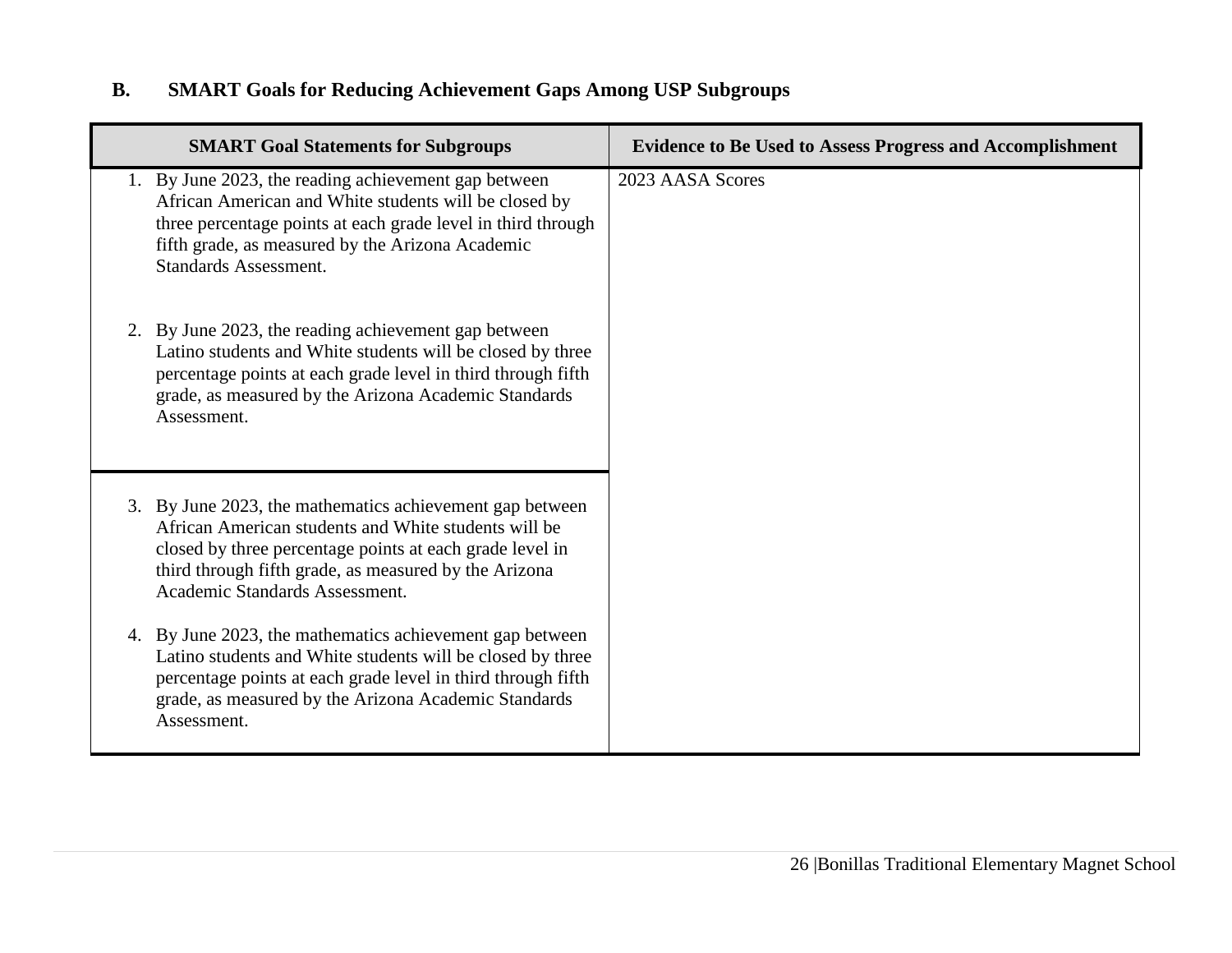# **C. Goal Attainment:**

# **1. Strategies to Achieve SMART Goals**

| <b>Strategies that help Magnet School Achieve Improvement for African American and Latino Students</b> |                                                                                                                                                                                                                                                                                                                                                                   |  |  |  |  |
|--------------------------------------------------------------------------------------------------------|-------------------------------------------------------------------------------------------------------------------------------------------------------------------------------------------------------------------------------------------------------------------------------------------------------------------------------------------------------------------|--|--|--|--|
| <b>Strategies</b>                                                                                      | <b>Strengths and Obstacles</b>                                                                                                                                                                                                                                                                                                                                    |  |  |  |  |
| 1. Ensure effective academic interventions for African American<br>and Latino Students.                | <b>Supports:</b><br>Benchmarking structure is in place<br>Access to formative assessment tools<br><b>Constraints:</b><br>Strong PLCs to support data informed interventions<br>Lack of Tier II academic interventions specific to African<br>American and Latino students<br>Lack of Tier III academic support classes to African American<br>and Latino students |  |  |  |  |
| 2. Provide effective instruction that is culturally relevant and thematically<br>aligned.              | <b>Supports:</b><br>District supports for culturally relevant instruction<br><b>SPARKS</b><br><b>Constraints:</b><br>Gaps in instructional observation/feedback cycle specific<br>to the SPARKS framework<br>Strong formative assessment model to inform<br>instructional practice                                                                                |  |  |  |  |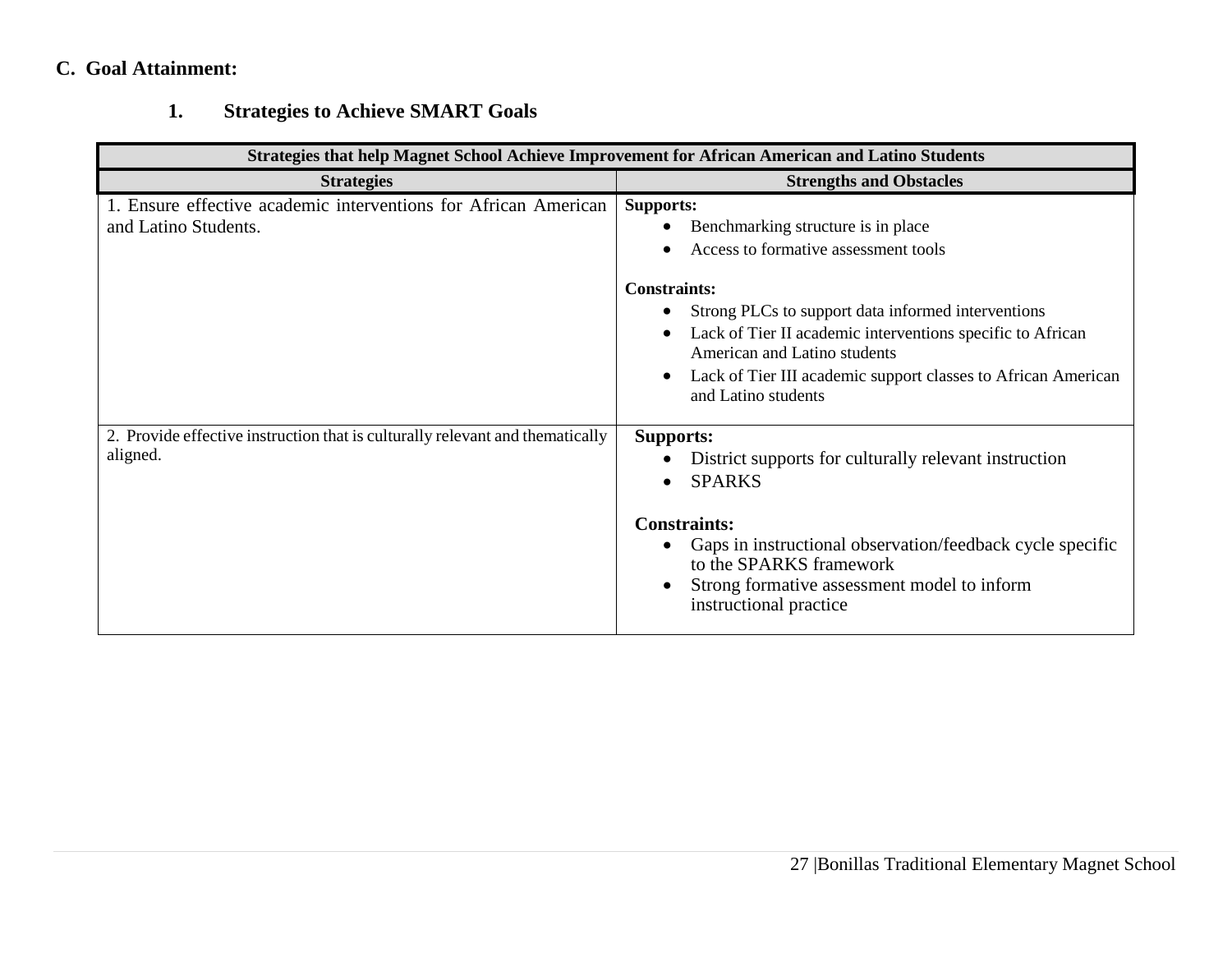# **2. Action Steps to Implement Strategies**

| Action Steps to Implement, Monitor and Assess Strategies for SMART Goals for African American and Latino students                        |                                                          |                                        |                                               |                                               |                                               |
|------------------------------------------------------------------------------------------------------------------------------------------|----------------------------------------------------------|----------------------------------------|-----------------------------------------------|-----------------------------------------------|-----------------------------------------------|
| <b>Subgroup Strategy 1:</b> Ensure effective academic interventions for African American and Latino Students                             |                                                          |                                        |                                               |                                               |                                               |
| <b>Action Steps to Implement Strategy</b>                                                                                                | $Person(s)$ to<br><b>Carry Out</b><br><b>Tasks</b>       | <b>Timeline/Target</b><br><b>Dates</b> | <b>Resources Needed</b>                       | <b>Monitoring</b>                             | <b>Evidence of</b><br><b>Assessment</b>       |
| 1. Provide professional development in<br>Guided Reading to support academic<br>performance for African American and<br>Latino students. | Principal;<br>Magnet<br>Coordinators.<br><b>Teachers</b> | Weekly<br>August – May                 | Scholastic tools for<br>guided reading        | Progress monitoring<br>assessments            | Guided reading logs                           |
| 2. Create Tier II and Tier III intervention<br>systems for African American Latino<br>students.                                          | Principal;<br>Magnet<br>Coordinators.<br><b>Teachers</b> | Weekly<br>$August - May$               | <b>Lesson Plans</b><br>ELA/Math<br>connection | Formative<br>assessment and<br>benchmark data | Formative<br>assessment and<br>benchmark data |
| 3. Provide after-school, targeted tutoring for<br>African American and Latino students.                                                  | Principal;<br>Magnet<br>Coordinators;                    | Weekly<br>$August - May$               | <b>Lesson Plans</b><br>ELA/Math<br>connection | Formative<br>assessment and<br>benchmark data | Formative<br>assessment and<br>benchmark data |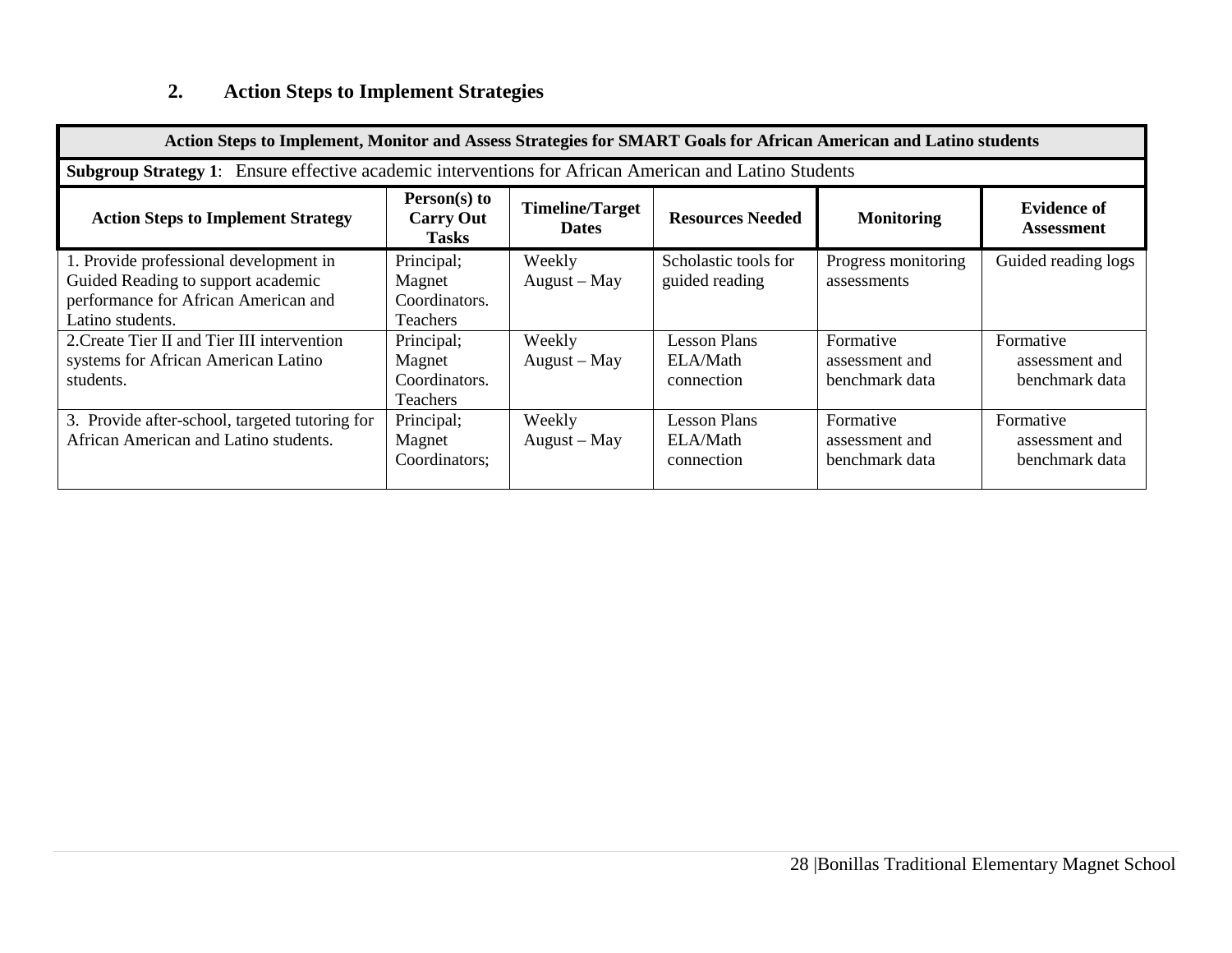| Action Steps to Implement, Monitor and Assess Improvement Strategies for Improvement Goal for African American and Latino students |                                                                           |                                        |                                                                                      |                                                                                             |                                                                                          |  |
|------------------------------------------------------------------------------------------------------------------------------------|---------------------------------------------------------------------------|----------------------------------------|--------------------------------------------------------------------------------------|---------------------------------------------------------------------------------------------|------------------------------------------------------------------------------------------|--|
| Subgroup Strategy 2: Instructional effectiveness that is culturally relevant and thematically aligned                              |                                                                           |                                        |                                                                                      |                                                                                             |                                                                                          |  |
| <b>Action Steps to Implement Strategy</b>                                                                                          | Person(s) to<br><b>Carry Out</b><br><b>Tasks</b>                          | <b>Timeline/Target</b><br><b>Dates</b> | <b>Resources Needed</b>                                                              | <b>Monitoring</b>                                                                           | <b>Evidence of</b><br><b>Assessment</b>                                                  |  |
| 1. Provide daily instructional observations<br>with follow up feedback on SPARKS<br>(culturally relevant) integration              | Principal;<br>Curriculum<br>Service<br>Provider;<br>magnet<br>coordinator | Aug. 2022- May<br>2023                 | Updated<br>Walkthrough<br>Protocol<br>Checklist<br>Magnet<br>Walkthrough<br>Protocol | Formative<br>assessments:<br>benchmark<br>assessments;<br>instructional<br>observation data | Formative<br>assessments;<br>benchmark<br>assessments; end of<br>year evaluations        |  |
| 2. Provide job embedded coaching for<br>teachers serving African American and<br>Latino students                                   | Principal;<br>Curriculum<br>Service<br>Provider;<br>magnet<br>coordinator | Aug. 2022- May<br>2023                 | Updated<br>Walkthrough<br>Protocol<br>Checklist<br>Magnet<br>Walkthrough<br>Protocol | Formative<br>assessments;<br>benchmark<br>assessments:<br>instructional<br>observation data | Formative<br>assessments;<br><b>benchmark</b><br>assessments; end of<br>year evaluations |  |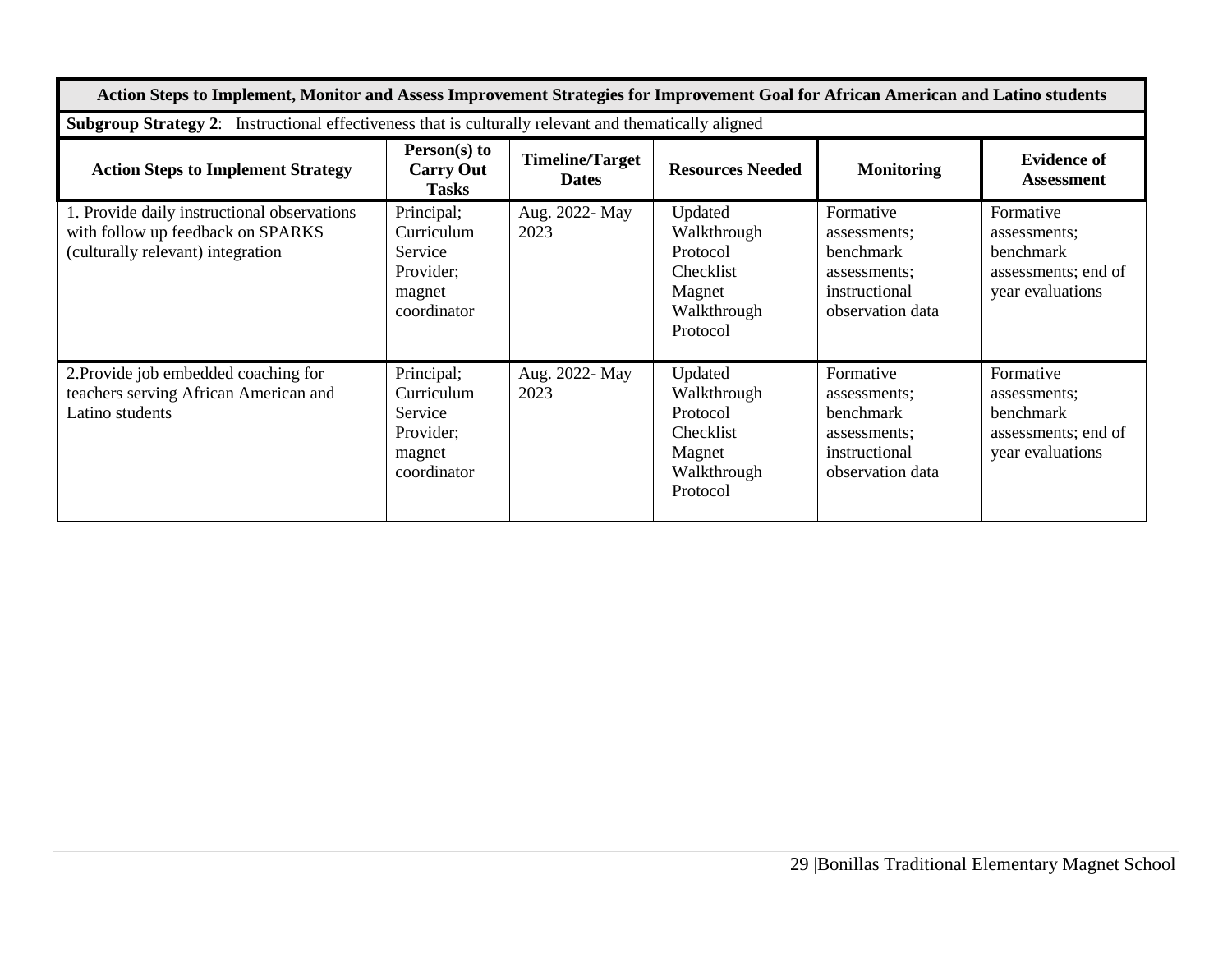### **VI. Magnet School Budget**

After review of site needs, the following budget is in addition to the regular District funding, as a supplement to support the achievement of Magnet Plans, goals, and strategies. List other school FTE to support the MSP Goals for integration and academic quality. Include 910(G) or non-910(G) FTE and other support staff that are assigned to your school by the District (e.g. Teacher Mentors, Technology Liaisons, AVID teachers, Master Teachers, Lead Teachers, School Community Liaison Lead, MTSS Lead, etc.):

- 1.5 FTE Magnet Teachers (910G, 202)
- 1.0 FTE Curriculum Service Provider (910G, 202)
- 1.0 FTE Magnet Coordinator (910G, 202)
- 3.76 FTE Teaching Assistants (910G, 202)
- 0.5 FTE Guidance Counselor (910G, 202)
- 0.5 FTE Guidance Counselor (M&O)
- 1.0 FTE Dean of Students (Title 1)
- 1.88 FTE Teaching Assistants (Title I)
- 1.0 FTE School Community Liaison (Title I)
- 0.5 FTE Library Assistant (Title 1))
- 0.5 FTE Library Assistant (M&O)
- 0.5 FTE Reading Specialist (Title 1)

### **Magnet School Budget**

**Goal Focus:** Integration and / or Student Achievement

**Magnet Plan Focus Areas:** Integration (In); Academic Achievement (AA); Parent/Community Involvement (PCI); Professional Learning (PL); and, Magnet Theme (MT).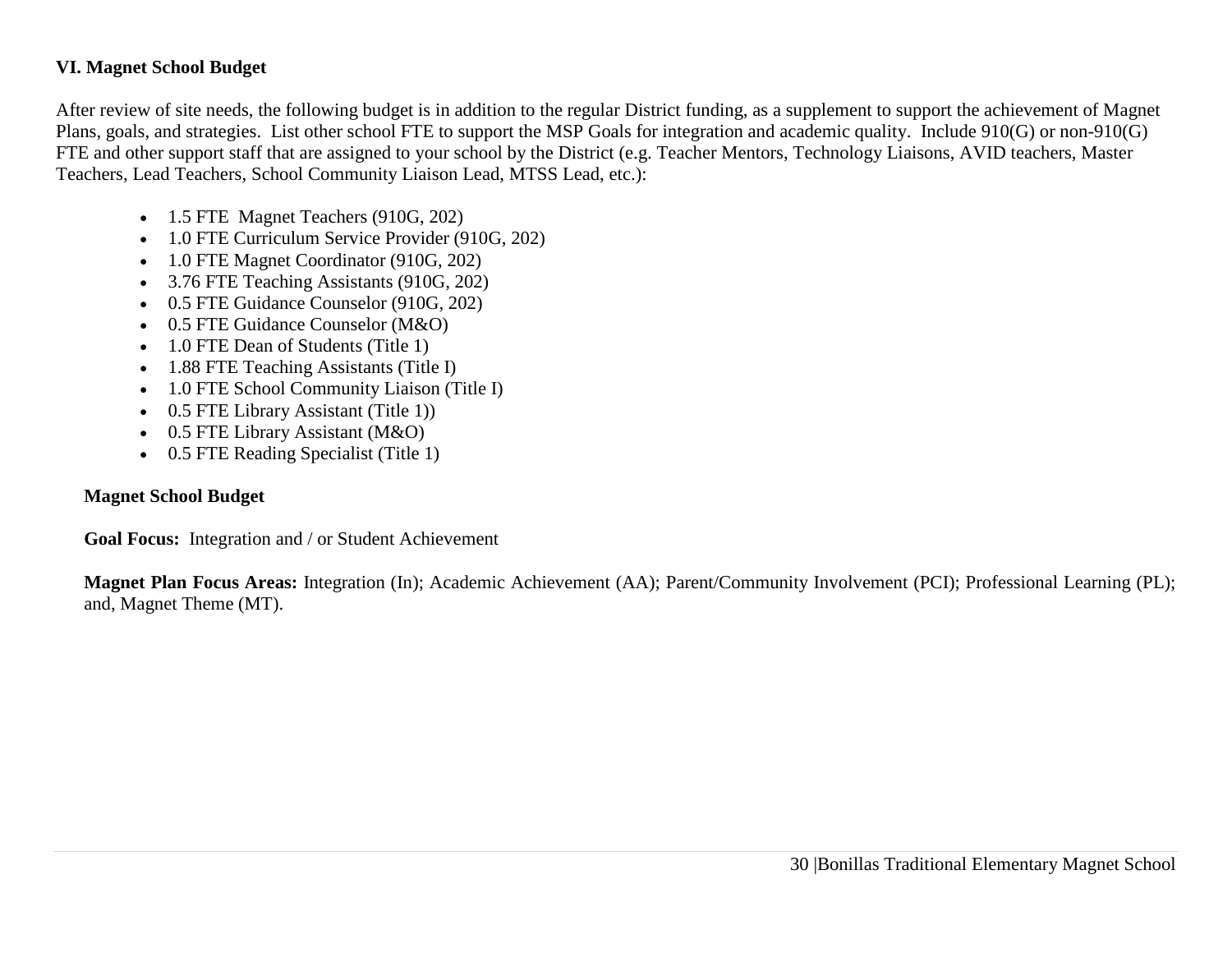# **Personnel**

# **#Deseg Budget 2021-2022 SY**

| <b>Description</b>                    | <b>Amount</b> |                 | <b>FTE</b> Purpose                                                                                                                                                                                                                                                                                                                                                                                                                                                                                                                                                                | <b>Magnet</b><br>Focus<br><b>Areas</b> | <b>Goal Focus</b>                             |
|---------------------------------------|---------------|-----------------|-----------------------------------------------------------------------------------------------------------------------------------------------------------------------------------------------------------------------------------------------------------------------------------------------------------------------------------------------------------------------------------------------------------------------------------------------------------------------------------------------------------------------------------------------------------------------------------|----------------------------------------|-----------------------------------------------|
| <b>Magnet Teacher</b>                 | \$75,000      | 1.5             | Reduce class size in $4th$ grade, to less than 25 students, which is<br>significantly lower than the district 1 to 30 ratio. Data analysis shows the<br>need to strengthen ELA and Math instruction overall at these grade levels<br>and the need to support $5*$ graders in math. Research shows that<br>significantly reducing class size reduces achievement gaps in Black and<br>Hispanic subgroups. The lower classes sizes will also support our guided<br>instruction plan for the 2022-2023 SY. Teachers are receiving<br>professional development on guided instruction. | AA, PL,<br><b>MT</b>                   | <b>Student</b><br>Achievement,<br>Integration |
| <b>Curriculum Service</b><br>Provider | \$45,000.00 1 |                 | The Curriculum Service Provider will support district initiatives and<br>instructional goals, curriculum training and implementation, teacher<br>development of professional knowledge and instructional skills<br>improvement. This position will work with PLC-CTT regarding the<br>meaningful work that supports student achievement.                                                                                                                                                                                                                                          | In, AA,<br>PL                          | <b>Student</b><br>Achievement,<br>Integration |
| <b>Magnet Coordinator</b>             | \$45,000.00 1 |                 | The Magnet Coordinator (MC) works in collaboration with the principal<br>to support integration and student achieved. Task include overseeing<br>recruitment efforts, supporting family engagement, promoting and<br>marketing the school's magnet program through community outreach<br>activities, , organize magnet celebrations, and conduct informational<br>sessions and site tours. The Magnet Coordinator supports Tier 1 instrucion<br>and the work of PLC- Collaborative Teacher Teams.                                                                                 | IN, AA,<br>PCI, PL,<br><b>MT</b>       | <b>Integration</b>                            |
| <b>Teaching Assistants</b>            | \$76,000      | 3.75            | Our focus is on strengthening Tier 1 instruction in the classroom. The<br>certified teacher will be teaching in small groups for differentiated<br>instruction while the teaching assistant supports students with learning<br>independently.                                                                                                                                                                                                                                                                                                                                     | AA, MT                                 | <b>Student</b><br><b>Achievement</b>          |
| <b>Guidance Counselor</b>             | \$30,000      | $\overline{.5}$ | The guidance counselor will implement the TUSD Comprehensive<br>Competency Based Guidance program/American School Counselor<br>Association National Model. The counselor provides activities to meet the<br>needs of the students, consult with teachers, staff and parents to enhance                                                                                                                                                                                                                                                                                            | AA, PCI,<br><b>MT</b>                  | <b>Student</b><br>Achievement,<br>Integration |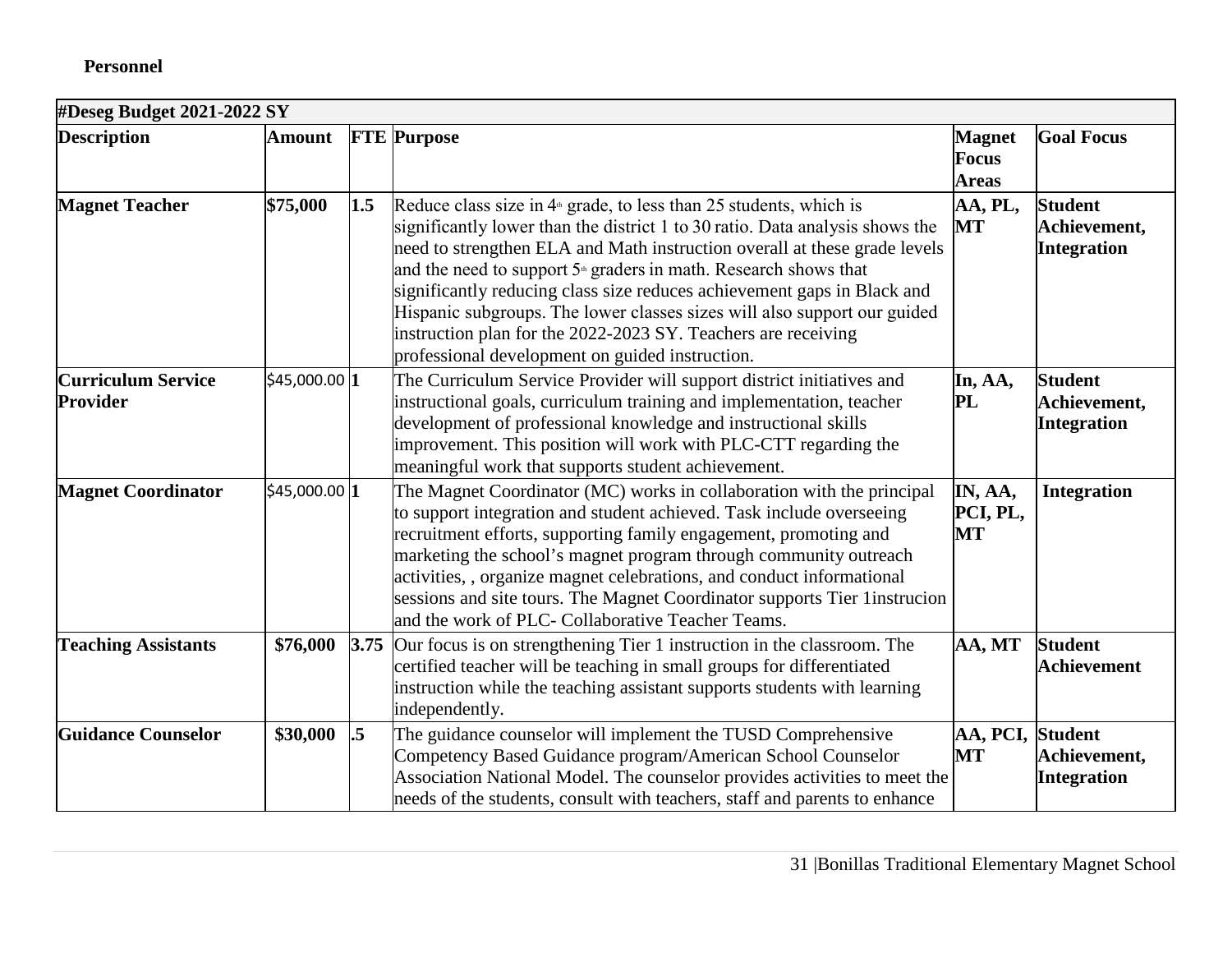|                                                                           |                       | their effectiveness in helping students and provides support to other<br>educational programs at the school.                                                                                                                                                                                                                                                                                                                          |                |                                                      |
|---------------------------------------------------------------------------|-----------------------|---------------------------------------------------------------------------------------------------------------------------------------------------------------------------------------------------------------------------------------------------------------------------------------------------------------------------------------------------------------------------------------------------------------------------------------|----------------|------------------------------------------------------|
| Added Duty-Professional \$13,000<br>Development                           |                       | Provide Added Duty pay for teachers participating in off contract PD that <b>PL, AA</b> ,<br>is targeted on improving student achievement. Professional development<br>is based around classroom observations completed by the principal and<br>CSP. With said information as well as teacher survey, the school receives<br>targeted professional development based on need. Several professional<br>developments occur on weekends. | MT             | <b>Student</b><br>Achievement,<br><b>Integration</b> |
| <b>Added Duty -</b><br><b>Recruitment and Family</b><br><b>Engagement</b> | \$10,000              | Certified teachers will attend recruitment and family engagement events.<br>Outcomes of these events support positive school culture, retention of<br>students and student integration.                                                                                                                                                                                                                                               | PCI, PL,<br>MT | <b>Student</b><br>Achievement,<br><b>Integration</b> |
| <b>Employee Benefits</b>                                                  | \$49,900              |                                                                                                                                                                                                                                                                                                                                                                                                                                       |                |                                                      |
| <b>Total Budget</b>                                                       | 343,900               |                                                                                                                                                                                                                                                                                                                                                                                                                                       |                |                                                      |
|                                                                           | <b>Total FTE 7.75</b> |                                                                                                                                                                                                                                                                                                                                                                                                                                       |                |                                                      |